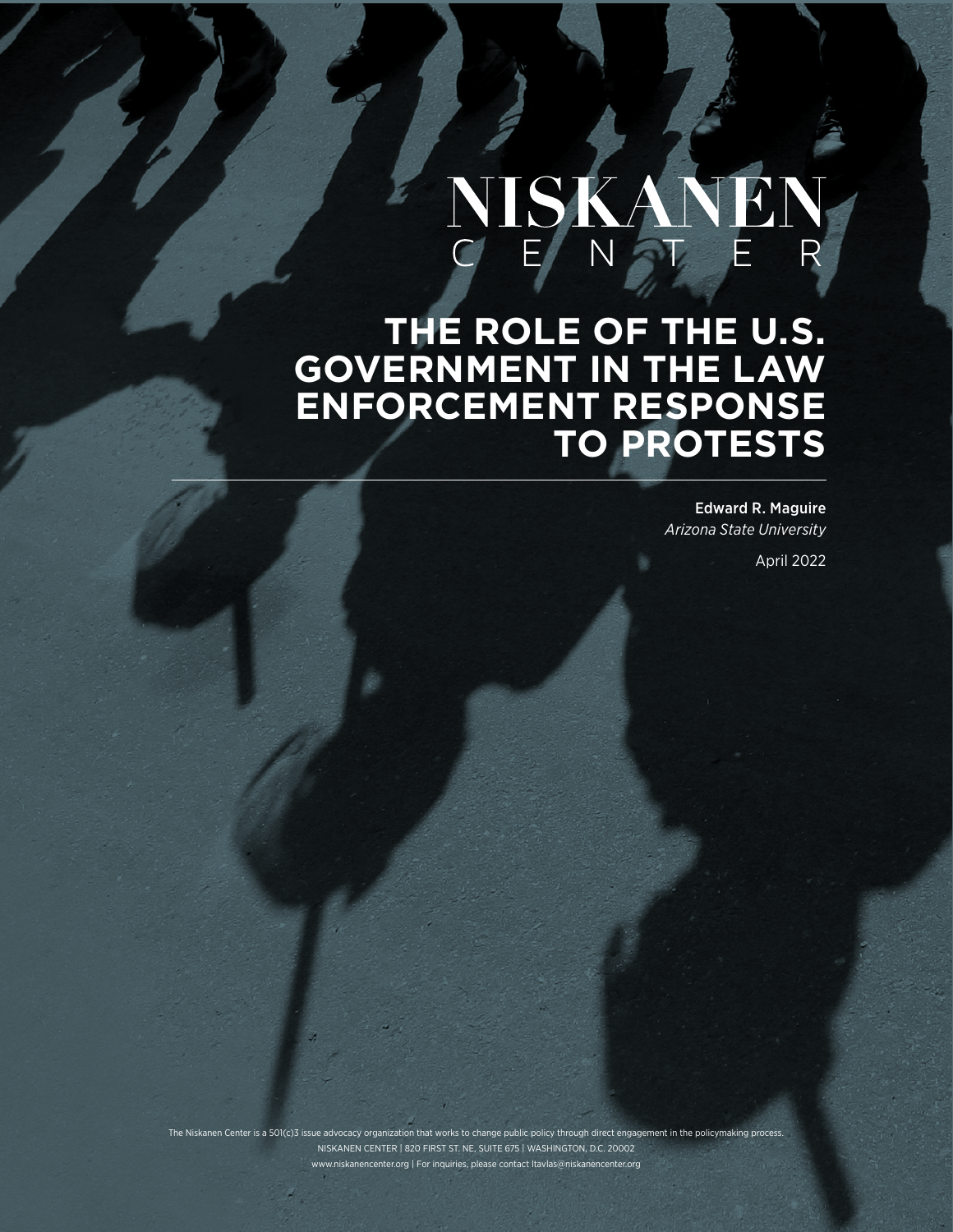# **Contents**

| Executive summary                                               |    |
|-----------------------------------------------------------------|----|
| 1. Introduction                                                 | 3  |
| 2. Direct federal involvement                                   | 4  |
| 3. Indirect federal involvement                                 | 11 |
| <b>Federal Emergency Management Agency</b>                      | 11 |
| <b>Federal Protective Service</b>                               | 13 |
| U.S. Army                                                       | 13 |
| 4. Improving the federal government's role in handling protests | 15 |
| 5. Conclusion                                                   | 19 |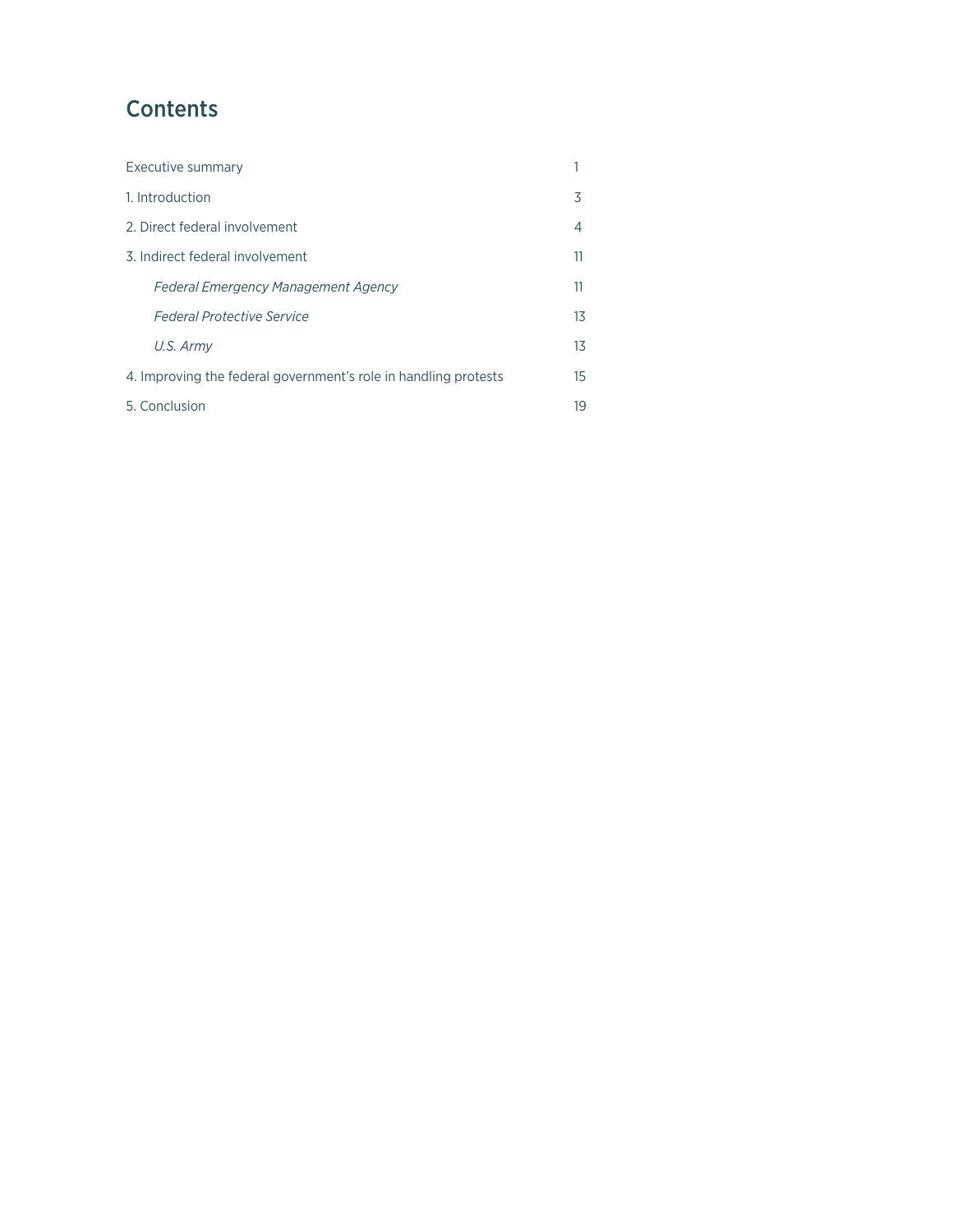## Executive summary

olicing protests requires law enforcement to accomplish two primary goals that are sometimes in tension with one another: protecting the constitutional right of free speech and assembly and preserving public safety. Law en sometimes in tension with one another: protecting the constitutional right of free speech and assembly and preserving public safety. Law enforcement agencies are expected to apply proportional and impartial strategies and tactics to accomplish both imperatives. The law enforcement response to protests is primarily a local function in the United States, but the federal government plays two key roles in shaping that response, one direct and one indirect. The principal *direct* role involves federal law enforcement agencies responding to protests on federal property, in and around federal buildings, and when called on to provide mutual aid or other forms of assistance in communities. The principal *indirect* role involves training state and local police on how to handle protests and other crowd events. Several crowd policing events in the past two years have revealed related deficiencies in the manner by which federal agencies fulfill these two roles. Those deficiencies include:

- Reliance on ill-conceived and outdated training, strategies, and tactics among federal law enforcement agencies charged with policing crowds;
- Guidance to state and local law enforcement agencies that is similarly inadequate and often lacks a basis in research evidence; and
- Patterns of disproportionate response, including tendencies to both over- and underrespond to public safety threats posed by crowds.

Crowd policing has undergone two overhauls in the past 50 years. First, some law enforcement agencies shifted from the heavy-handed tactics of the 1960s and 1970s to negotiated management of crowds, which involved communication and coordination with protesters to ensure free speech and assembly *and* public safety. Then, after a decade of disastrous crowd control efforts, from the Los Angeles riots to the Seattle World Trade Organization protests, many law enforcement agencies readopted confrontational techniques, which remain central to protest responses today. These techniques include:

- Deployment of military tactics and equipment.
- Use of force and arrests as primary means of crowd control.
- Emphasis on controlling space and access .
- Sophisticated surveillance of protesters and interagency cooperation.
- Unwillingness to communicate or negotiate with protesters.

These tactics are rooted in a view that all protests and similar crowd events are volatile and have the potential to become serious public safety threats. This view tends to lead law enforcement agencies to treat crowds as homogenous entities and adopt an adversarial approach to policing them. [Recent research](https://www.hfg.org/wp-content/uploads/2021/06/PolicingProtests.pdf) that draws from law, psychology, and criminology suggests that, on the contrary, police have an interest in fostering a cooperative relationship with protestors and other, similar crowds. To this end, four principles for crowd management emerge:

• Education - Police should work to understand the composition of protests, particularly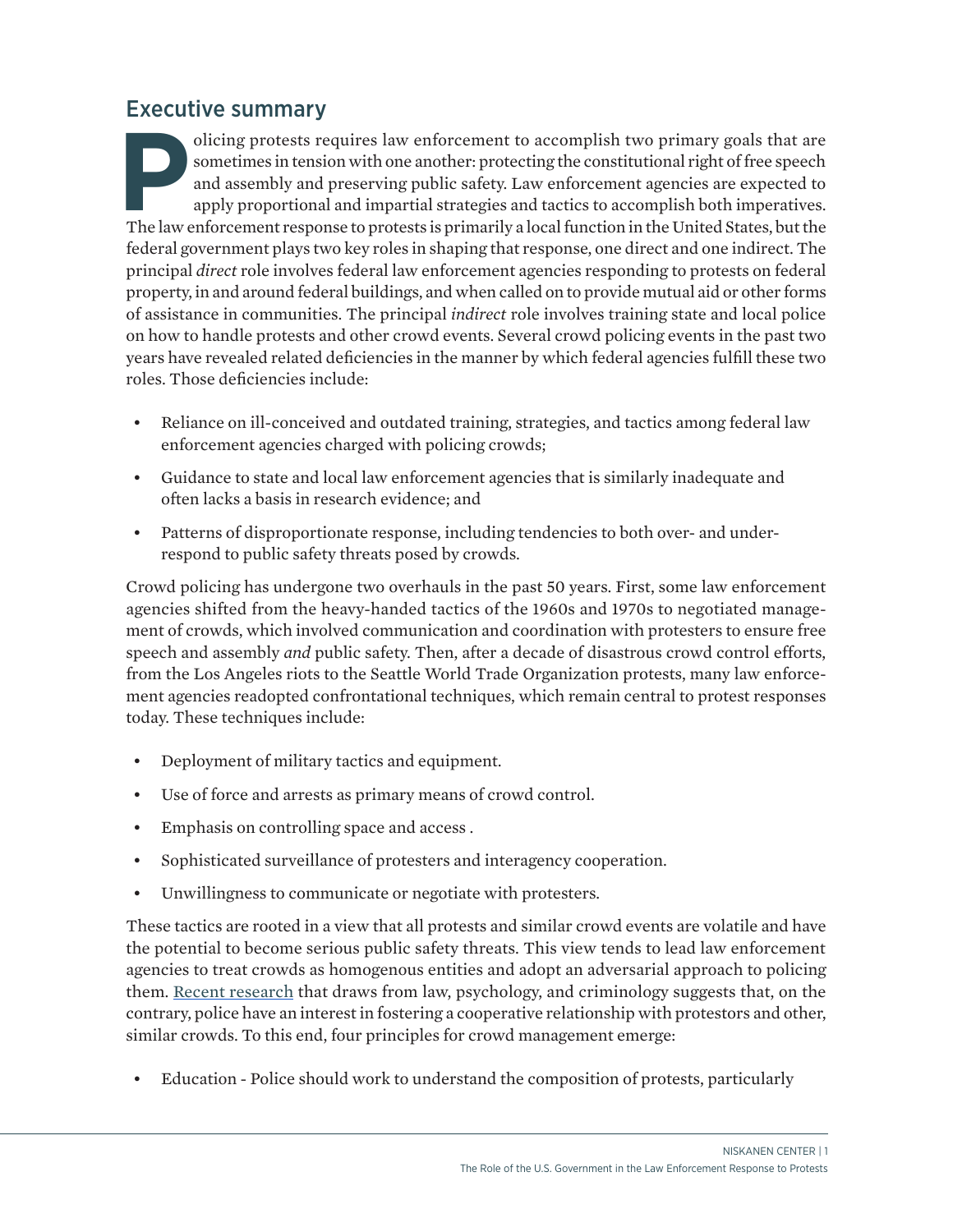their internal social dynamics, values, and goals.

- Facilitation Protestors have legitimate rights, and police should work to minimize violence by facilitating peaceful speech and assembly.
- Communication Through deliberate and clear communication, police can understand the goals of protestors, prevent conflict, and quickly identify threats to public safety.
- Differentiation Police should focus their enforcement efforts on members of crowds who actively endanger safety, rather than uniformly suppressing all protestors.

To remedy deficiencies in its response to protests and similar crowd events, the federal government should conduct a comprehensive review of the relevant training and policies of every federal agency that engages in crowd control, crowd management, or the response to civil disturbances. That review should focus on the extent to which the training and policies are consistent with current research evidence and best practices. The federal government should also work with researchers to begin testing and evaluating changes to training, policies, and operations. This will involve carrying out honest after-action reviews that seek to identify which approaches worked well and which ones require further adjustments. In following these steps, the federal government can take a leadership role in adopting, testing, refining, and modeling evidence-based practices for handling crowd events in the most judicious and effective manner.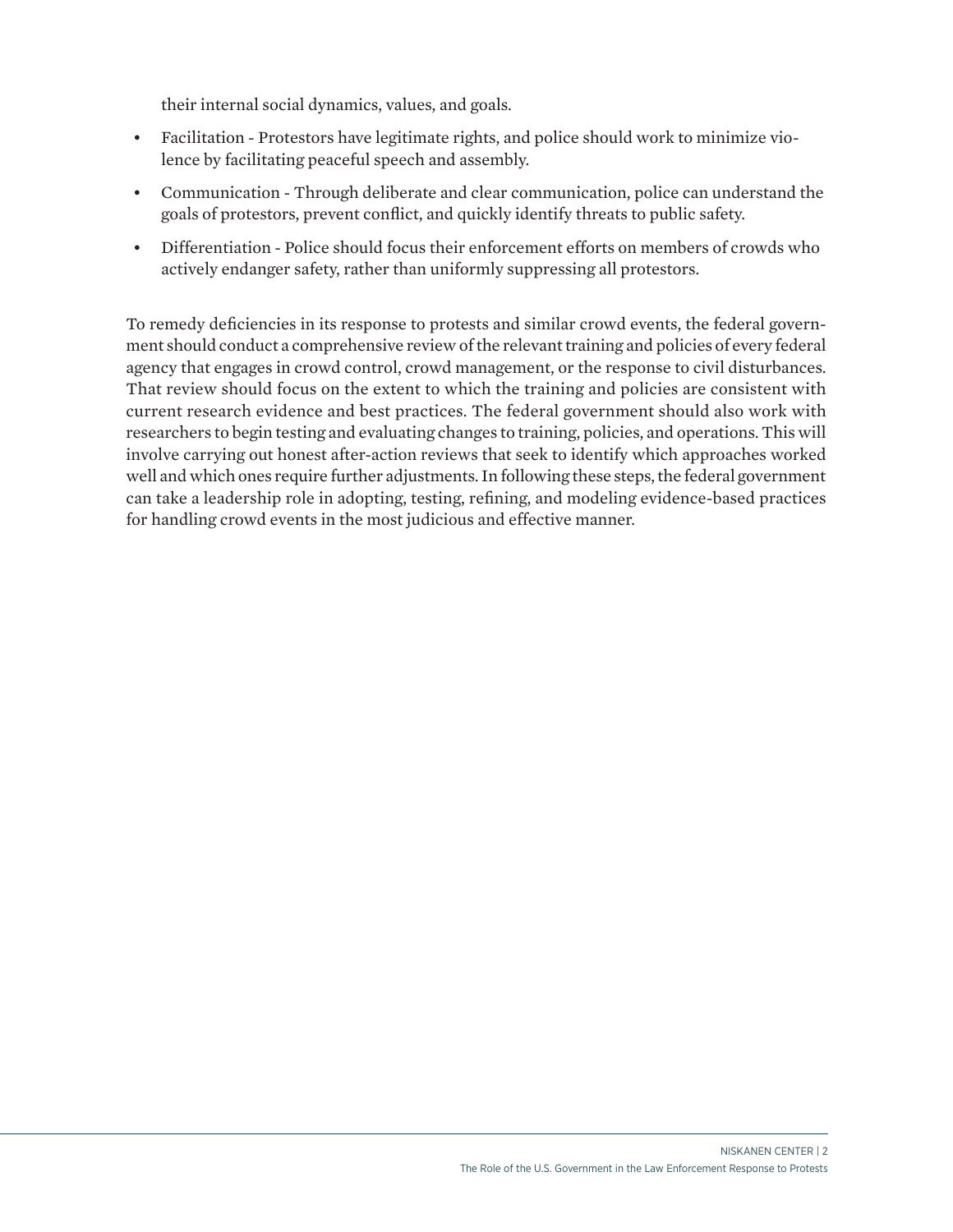## 1. Introduction

The law enforcement response to protests is primarily a local function in the United States. Local police and sheriffs' departments determine their own strategies and tactics for responding to protests in their communities. If those protests occur on state property or in unincorporated areas that do not have local law enforcement coverage, or if they involve a request for mutual aid, state police may become involved. The direct involvement of the federal government in responding to protests is rare, though there is some evidence that it may be expanding. A large and growing scientific literature has examined the role of local and state governments in regulating and responding to protests. However, little is known about the role of the federal government. This report examines some of the ways in which the federal government influences or participates in the law enforcement response to protests in U.S. communities.

The federal government plays two different roles in shaping the law enforcement response to U.S. protests, one direct and the other indirect. The principal *direct* role involves federal law enforcement agencies responding to protests on federal property, in and around federal buildings, and when called in to provide mutual aid or other forms of assistance in communities. Another

direct role, which I do not examine here, involves federal prosecutors charging protesters, in some cases deliberately sidestepping state-level prosecution in an effort to impose harsher sanctions. In addition to these direct responses to protests, the federal government also plays an *indirect* role. The principal indirect role involves training state and local police on crowd management, crowd control, civil disturbances, and other topics associated with crowd events. Other indirect roles, which I do not examine here, include providing intelligence reports associated with protests to state and local law enforcement agencies, and working with these agencies to guide their activities during National Special Security Events.

The federal government's role in responding to protests raises a variety of issues worthy of careful thought in a nation that values freedom of speech and assembly. One such issue involves the role of the federal government in committing or indirectly facilitating constitutional violations. There are several recent examples of federal agencies responding to protests in a heavy-handed and unskilled manner that escalated tensions and promoted conflict and violence. A related issue involves the federal government inserting itself into law enforcement matters that are typically handled by state and local

governments. A third issue, evidenced by the Capitol insurrection, involves the failure of federal law enforcement authorities to protect federal buildings, grounds, and personnel. Even when the federal government does not respond to protests directly, the training it provides to state and local law enforcement agencies about how to handle protests is problematic in a number of ways. The federal government should be leading the way in promoting thoughtful, innovative, and evidence-based law enforcement approaches for managing protests, not modeling or disseminating outdated, ineffective, and unconstitutional policies and practices.

**The federal government should be leading the way in promoting thoughtful, innovative, and evidence-based law enforcement approaches for managing protests, not modeling or disseminating outdated, ineffective, and unconstitutional policies and practices.**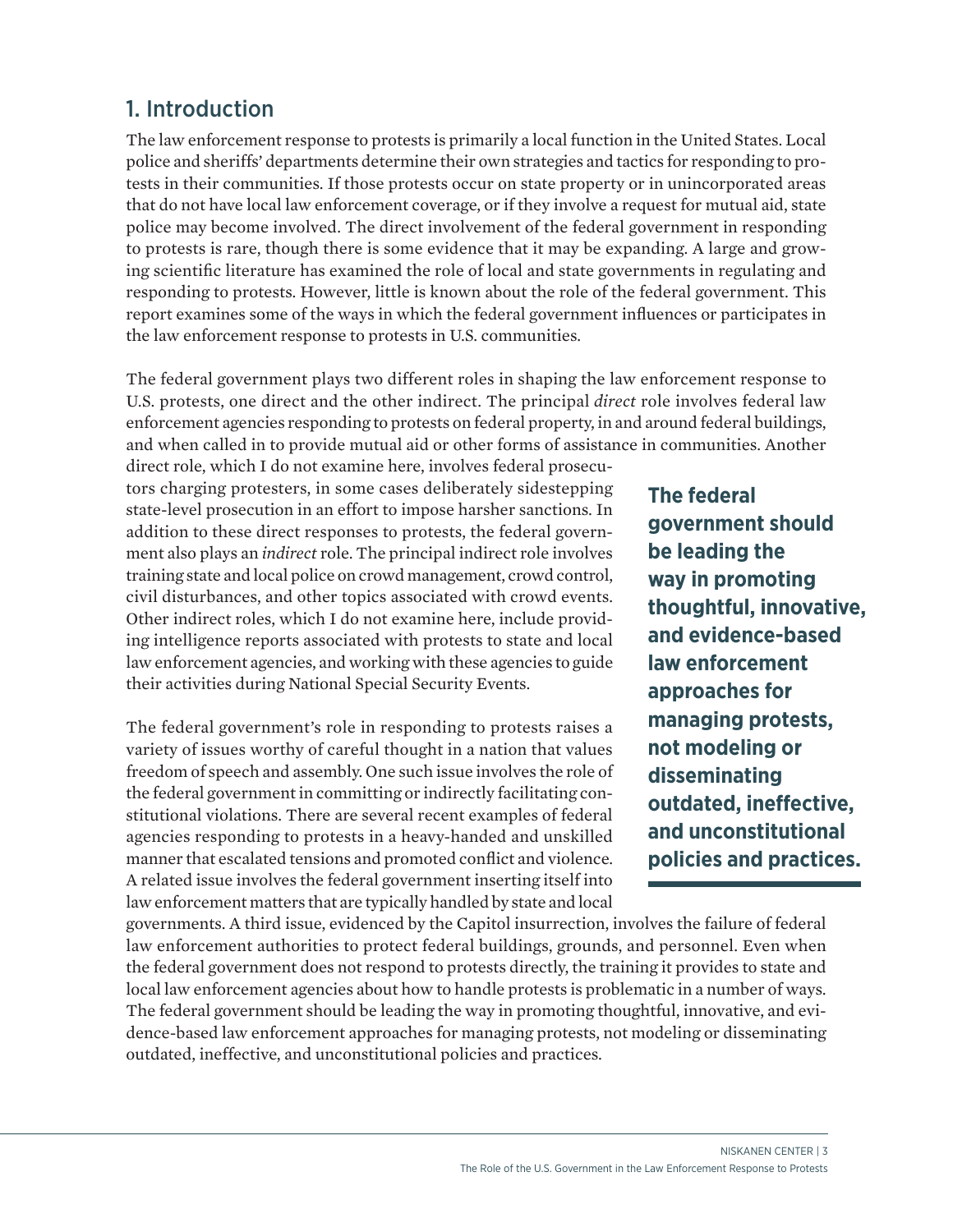This report begins by discussing the federal government's *direct* involvement in policing protests. It then examines the government's *indirect* role through training state and local law enforcement agencies. It reviews the federal government's direct and indirect roles in policing protests through the lens of empirical research on the nature of crowds and the law enforcement response to crowd events. The report closes with recommendations for improving the federal government's role in policing U.S. protests. The goal is for the federal government to begin to take the lead on promoting and modeling fairer and more effective *evidence-based* policies and practices for managing protests.

## 2. Direct federal involvement

Federal law enforcement agencies sometimes respond directly to protests. The most common direct response of the federal government is to protests that occur in, on, or around federal buildings and lands. For example, many federal law enforcement agencies are responsible for policing protests that occur in Washington, D.C., because it is a federal district. These include the Washington, D.C., Metropolitan Police Department (MPD), which has primary responsibility for policing protests that occur in most areas of the city. The U.S. Park Police handles protests that occur in the city's many parks, the U.S. Capitol Police handles protests that occur in or on Capitol buildings and grounds, the U.S. Secret Service handles protests that occur at the White House Complex and other specific buildings and grounds, and the Federal Protective Service handles protests that occur in or around many other federal facilities. Several other federal law enforcement agencies play a direct role in responding to protests in and around the District of Columbia (and elsewhere). Moreover, the presence of so many federal law enforcement agencies means that multiple agencies are often simultaneously responsible for handling protests that occur in the city.

The nature and quality of the response to protests in Washington, D.C., by these and other federal agencies has varied widely over time. For example, thousands of protesters converged on the capital in April 2000 to protest a meeting of the International Monetary Fund and the World Bank. Police arrested approximately 1,300 people, including many who had committed no crime. A class action lawsuit resulted in a settlement of more than \$13 million and the expungement of the criminal charges for everybody who was arrested.<sup>1</sup> In another well-known incident that occurred in 2002, the MPD and the U.S. Park Police surrounded Pershing Park and arrested more than 400 people, including journalists, legal observers, passersby, and protesters demonstrating against the World Bank. A class action lawsuit resulted in a settlement of more than \$8 million.<sup>2</sup> In response to one of the lawsuits resulting from this event, "the District of Columbia accepted a settlement agreement and consent order that included a personal apology by the D.C. Police Chief, the payment of substantial damages to those arrested, and significant limits on police authority in handling demonstrations."3

In the aftermath of these and other events, the District of Columbia's City Council launched an in-depth investigation of the MPD's policies and practices for handling protests. The investigation

<sup>1.</sup> *Becker et al. v. District of Columbia et al*., no. 01-CV-811 (D.D.C. 2009).

<sup>2.</sup> *Barham et al. v. Ramsey et al*., no. 02-CV-2283 (D.D.C. 2007).

<sup>3.</sup> Ralph Temple, "The policing of demonstrations in the nation's capital: Legislative and judicial corrections of a police department's misconception of mission and failure of leadership," *University of the District of Columbia Law Review* 8, no. 1 (2004), 3.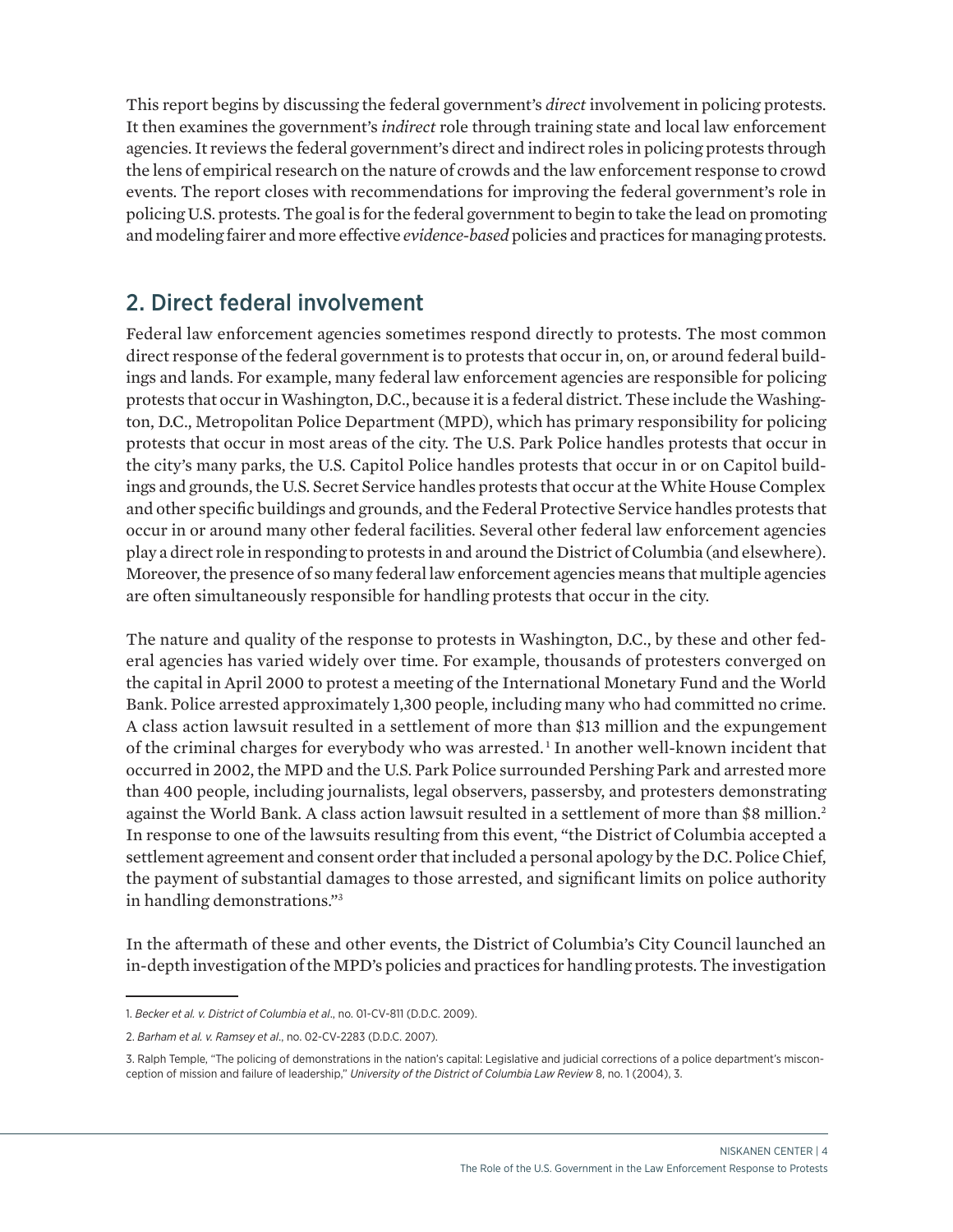by the City Council's Judiciary Committee found that MPD had used undercover officers "to infiltrate political organizations in the absence of criminal activity;" engaged in a pattern and practice of "misrepresentation and evasion" with regard to the MPD's actions during the protests; repeatedly taken preemptive enforcement actions against demonstrators, including arrests; failed to credibly police its own officers "for misconduct associated with demonstrations;" and failed to "acknowledge and to protect the rights of individuals to privacy, and to free speech and assembly."4 In response to these and other disturbing findings about the MPD's conduct during the protests, the Committee recommended legislation to establish clear guidelines for handling future protests. That legislation, entitled the "First Amendment Assemblies Act," which was part of the larger "First Amendment Rights and Police Standards Act," was enacted in 2005.<sup>5</sup> One scholar concluded that the legislation "exposed bad practices and shortcomings and restored a proper balance between law enforcement and liberty."6

For many years following these events, the MPD came to be viewed as a national leader in the response to protests. That changed on January 20, 2017, when Donald Trump was inaugurated as U.S. president. On that day, police in Washington arrested more than 200 people following a protest that devolved into a riot, including instances of arson and serious property damage. The Metropolitan Police Department's on-scene commander later acknowledged that in ordering arrests, he "wasn't differentiating who was demonstrating and who was rioting." An independent review of the incident concluded that some officers "took unnecessary actions against demonstrators who posed no immediate or direct threat to law enforcement, themselves, or other demonstrators."7 Federal prosecutors charged many of the arrestees with serious felonies regardless of whether there was evidence to support these charges. Only 21 of the arrestees pleaded guilty, and the remainder were either acquitted at trial or had their charges dropped.<sup>8</sup> In April 2021, the city agreed to pay \$1.6 million to settle lawsuits associated with the police response to the inauguration protests.<sup>9</sup>

In the summer of 2020, police in Washington, D.C., responded to numerous racial justice protests associated with the murder of George Floyd and the Black Lives Matter movement. One of the most well-known protests occurred on June 1 at Lafayette Park, a 7-acre federal property located across the street from the north lawn of the White House and managed by the National Park Service. Protests in Lafayette Park began on May 29. That evening some protesters vandalized property and threw objects at police officers, injuring several. One U.S. Park Police (USPP) officer was struck in the head by a brick and had to be hospitalized. The protests continued on May 30 and 31, with certain protesters continuing to damage property and assault officers. From May 29 to May 31, 49 USPP officers were injured during the protests.<sup>10</sup>

10. Office of Inspector General, U.S. Department of the Interior, *Review of U.S. Park Police actions at Lafayette Park* (June 8, 2021).

<sup>4.</sup> Kathy Patterson, "Report on Investigation of the Metropolitan Police Department's Policy and Practice in Handling Demonstrations in the [District of Columbia,](http://www.dcwatch.com/police/040324.htm)" (Council of the District of Columbia, Judiciary Committee: March 24, 2004).

<sup>5.</sup> First Amendment Assemblies Act of 2004 (Apr. 13, 2005, D.C. Law 15-352, § 101, 52 D.C.R 2296).

<sup>6.</sup> Mary M. Cheh, "[Legislative oversight of police: Lessons learned from an investigation of police handling of demonstrations in Washington,](https://scholarship.law.nd.edu/jleg/vol32/iss1/1)  [D. C.,](https://scholarship.law.nd.edu/jleg/vol32/iss1/1)" *Journal of Legislation* 32 (2006): 1-21.

<sup>7. &</sup>quot;[2017 Presidential Inauguration First Amendment Assembly Independent Law Enforcement Review"](https://www.policefoundation.org/wp-content/uploads/2018/07/DC-Inauguration-Report-Final-070918.pdf) (Police Foundation, July 2018).

<sup>8.</sup> Scott Michelman, [letter](https://www.acludc.org/sites/default/files/2018_03_07_j20_to_doj_ig.pdf) to Department of Justice Inspector General Michael Horowitz, March 17, 2019.

<sup>9.</sup> Michelle Stoddart, "[Washington to pay \\$1.6M to settle lawsuits after protests at Trump's 2017 inauguration](https://abcnews.go.com/Politics/washington-pay-16m-settle-lawsuits-protests-trumps-2017/story?id=77324117)," ABC News, April 26, 2021.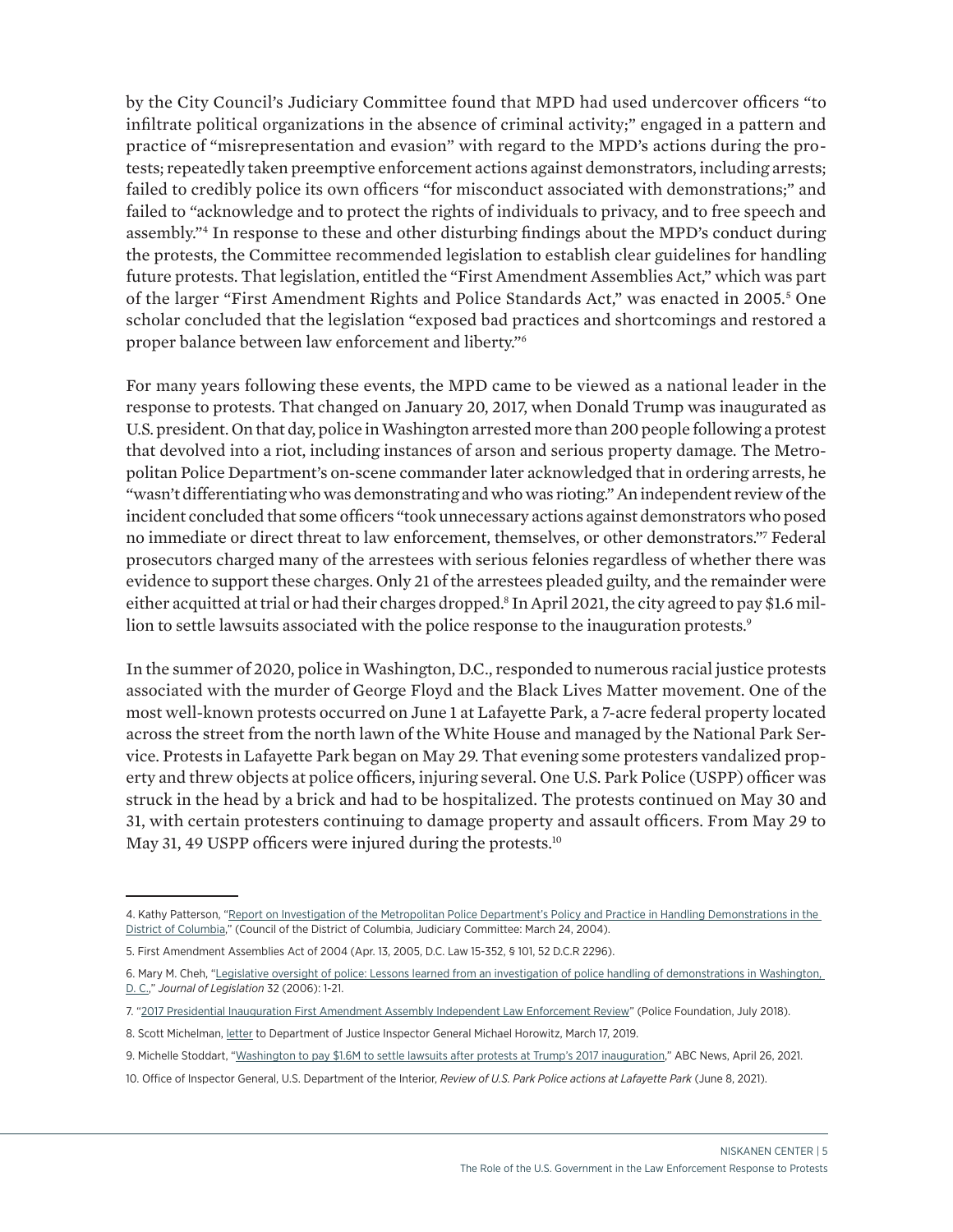On May 30, the USPP and U.S. Secret Service established a unified command "to coordinate the law enforcement response to the protests near the White House and Lafayette Park."11 On June 1, the U.S. Secret Service procured fencing to establish a secure perimeter around Lafayette Park. The USPP and the Secret Service decided to clear the park to allow for the installation of the fencing. These two agencies, as well as law enforcement partners from five additional agencies, $12$  launched an operation at 6:23pm to begin clearing the park. Law enforcement used a variety of weapons including batons, PepperBalls, Stinger ball grenades, flash bang grenades, and inert smoke canisters in their efforts to disperse the crowds. The operation was completed by 6:50 pm. Numerous protesters and journalists alleged that the police used excessive force in their efforts to clear the park. A Washington, D.C., resident who attended the protest testified before the House Natural Resources Committee that police began pushing him and other peaceful protesters and attacking them with less-lethal weapons (that is, weapons that have a lower likelihood of resulting in death than conventional weapons).13 A viral video depicted Australian journalists who clearly identified themselves as press being assaulted by officers.<sup>14</sup> One journalistic account referred to police actions as a show of force that "injected danger into what had been a calm protest as those in the street fled mounted police to avoid being trampled, struck by projectiles or gassed."<sup>15</sup>

With the park cleared, President Trump left the White House at 7:01 p.m. and walked through the park to St. John's Episcopal Church on 16th Street. He arrived at 7:09pm, where he was famously photographed holding a Bible in front of the church. Four days later, Washington, D.C., Mayor Muriel Bowser renamed that portion of 16th Street Black Lives Matter Plaza. In response to the recent actions of federal law enforcement agencies on that same street, Mayor Bowser told the crowd, "In America, you can peacefully assemble."16 A review of the police handling of the protest by the Inspector General of the U.S. Department of the Interior found that "the USPP had the authority and discretion" to clear Lafayette Park and the surrounding areas.<sup>17</sup> However, although the USPP made three announcements instructing the crowd to clear the area, these announcements were not sufficiently audible. As a result, the USPP did not provide protesters with clear warnings to leave the park before the police began using force against them. The Inspector General's report recommended that the U.S. Park Police establish a policy that includes "detailed dispersal warning procedures, such as the number of warnings required, the timing of the warnings, the required content of the warnings, and how the USPP will help ensure that everyone, including all law enforcement officials and the individuals they are trying to disperse, can hear the warnings."<sup>18</sup>

Moreover, coordination issues between the various law enforcement agencies involved in the

18. Ibid., p. 31.

<sup>11.</sup> Ibid., p. 5.

<sup>12.</sup> The unified command structure was led by the U.S. Park Police and included five other law enforcement agencies: the Arlington County Police, the D.C. National Guard, the Federal Bureau of Prisons, the Federal Protective Service, and the U.S. Marshals Service. The Washington, D.C., Metropolitan Police did not play a role in clearing Lafayette Park.

<sup>13.</sup> U.S. House of Representatives, Committee on Natural Resources, "Oversight hearing on the U.S. Park Police attack on peaceful protesters [at Lafayette Square](https://www.congress.gov/event/116th-congress/house-event/LC65664/text?s=1&r=1)," June 29, 2020.

<sup>14.</sup> Courtney Pomeroy, ["Australian reporter attacked by Park Police during clearing of Lafayette Square testifies](https://wjla.com/news/local/australian-journalist-attacked-live-on-abc7-during-clearing-of-lafayette-square-testifies)," Associated Press, June 29, 2020.

<sup>15.</sup> Jonathan Allen et al., "[Police, National Guard clash with protesters to clear streets before Trump photo op](https://www.nbcnews.com/politics/politics-news/after-night-significant-damage-d-c-mayor-bowser-imposes-earlier-n1221126)," NBC News, June, 1, 2020.

<sup>16.</sup> Fenit Nirappil et al., "'Black Lives Matter': In giant yellow letters, D.C. mayor sends message to Trump," Washington Post, June 5, 2020.

<sup>17.</sup> *Review of U.S. Park Police actions*, p. 23. See note 10.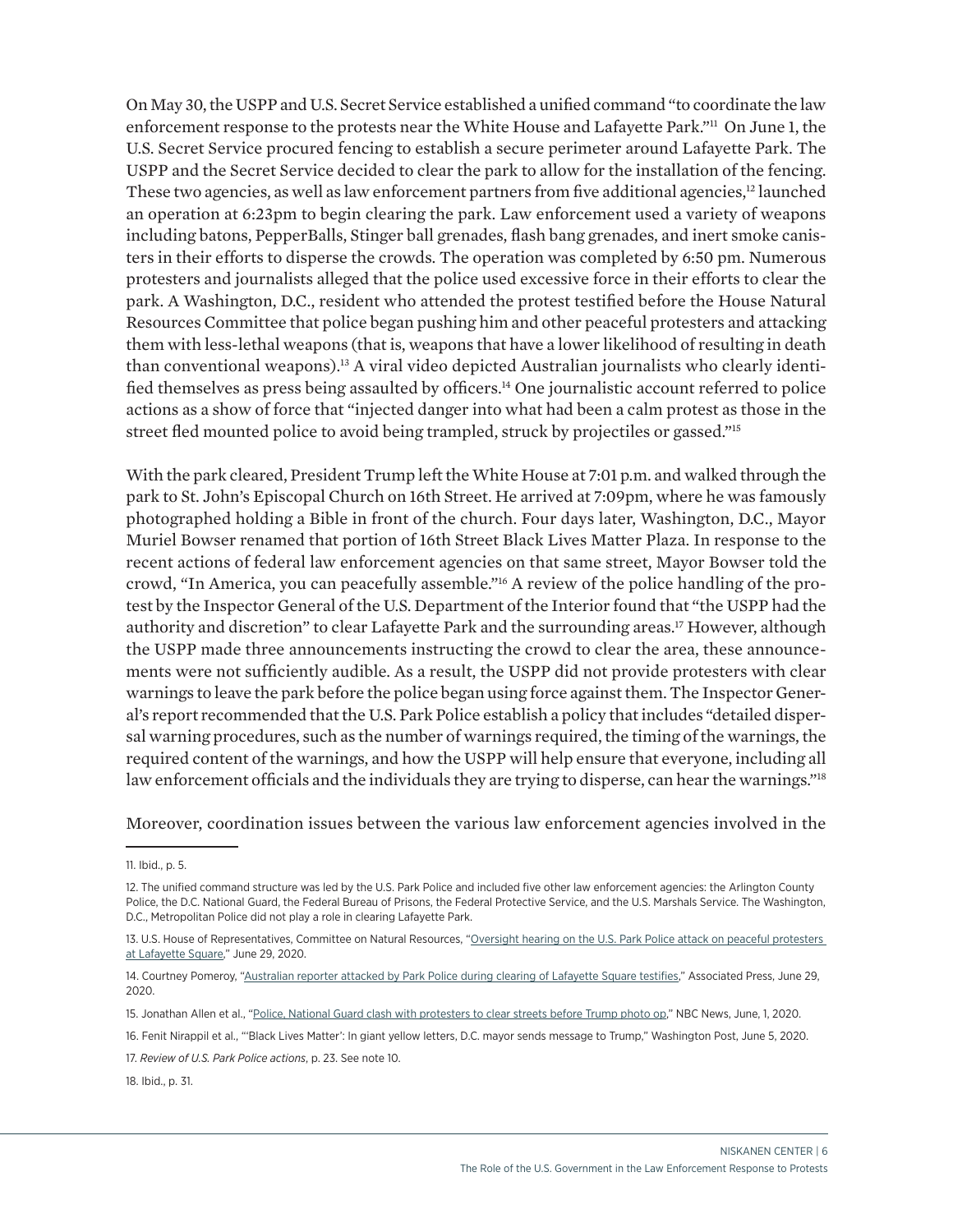operation may have led to confusion during the operation and "the use of tactics that appeared inconsistent with the USPP incident commander's operational plan."19 For instance, Secret Service officers deployed on H Street before the first dispersal order was given. The Inspector General's report concluded that "the Secret Service's early deployment drew additional protesters to the east end of H Street, increasing tensions between law enforcement and the protesters."20 Similarly, civil disturbance units from the USPP and the Arlington County Police Department began deploying to disperse protesters about one minute before the USPP issued the third and final announcement instructing protesters to leave the area. The Inspector General's report concluded: "Deploying before completion of the third warning was contrary to the operational plan, led to confusion within the crowd, and reduced the possibility that the USPP's third and final warning would lead protesters to voluntarily clear the area."21 Major Adam DeMarco, the highest-ranking National Guard officer at the scene, later testified before the House Natural Resources Committee that the demonstrators "were engaged in peaceful expression of their First Amendment rights. Yet they were subjected to an unprovoked escalation and excessive use of force."<sup>22</sup>

Controversies over the federal handling of protests in Washington, D.C., on June 1 were not limited to the dispersal of the crowd in and around Lafayette Park. After the protesters dispersed, the D.C. National Guard (DCNG) deployed five helicopters "to supplement the ground forces already actively supporting the federal and local response to the unrest in D.C."23 Two of the helicopters hovered over a crowd of protesters, with viral video capturing one of them – a UH-72A Lakota helicopter – hovering approximately 45-55 feet above the demonstrators.<sup>24</sup> Its rotor wash was so powerful that it snapped tree limbs and sent dust and debris, including broken glass, flying through the air. Only after leaving the scene did the pilots learn that the Metropolitan Police had requested that they "raise their ceiling so as not to interfere with police operations."25 An investigation by the Defense Department found that the pilots' maneuvers "were consistent with the mission to show a military presence, which in and of itself, would serve to discourage an unlawful assembly of violent crowds and other unlawful activity."26 As I will demonstrate later in this report, this assumption about the psychological effects of a show of force on crowds is not well supported by the scientific literature. The investigation further revealed that military officials had "failed to adequately plan for and integrate the DCNG helicopters into the civil disturbance missions."<sup>27</sup> An ACLU attorney called the pilots' tactics "a dangerous, unprecedented show of force against American civilians exercising their First Amendment rights."28

<sup>19.</sup> Ibid., p. 28.

<sup>20.</sup> Ibid., p. 15.

<sup>21.</sup> Ibid., p. 29.

<sup>22.</sup> ["Written Statement of Adam DeMarco](https://naturalresources.house.gov/imo/media/doc/Mr.%20Adam%20DeMarco%20-%20Written%20Testimony_.pdf)," hearing before the Committee on Natural Resources, U.S. House of Representatives, July 28, 2020.

<sup>23.</sup> Inspector General, U.S. Department of Defense, [D.C. National Guard's Use of Helicopters on June 1, 2020](https://media.defense.gov/2021/May/28/2002731290/-1/-1/1/DODIG%20REPORT%20NO.%202021-089..PDF) (May 26, 2021), 2.

<sup>24.</sup> Alex Horton, "[D.C. Guard misused helicopters in low-flying confrontation with George Floyd protesters, Army concludes,](https://www.washingtonpost.com/national-security/2021/04/15/D.C.,-guard-helicopter-george-floyd-protest)" Washington Post, April 15, 2021.

<sup>25.</sup> *National Guard's Use of Helicopters*, p. 7. See note 23.

<sup>26.</sup> Ibid., p. 9.

<sup>27.</sup> Ibid., p. 8.

<sup>28.</sup> ["ACLU-DC files complaint on behalf of demonstrator injured by military helicopters used to intimidate racial justice demonstrators,](https://www.aclu.org/press-releases/aclu-D.C.,-files-complaint-behalf-demonstrator-injured-military-helicopters-used)" ACLU, Oct. 14, 2020.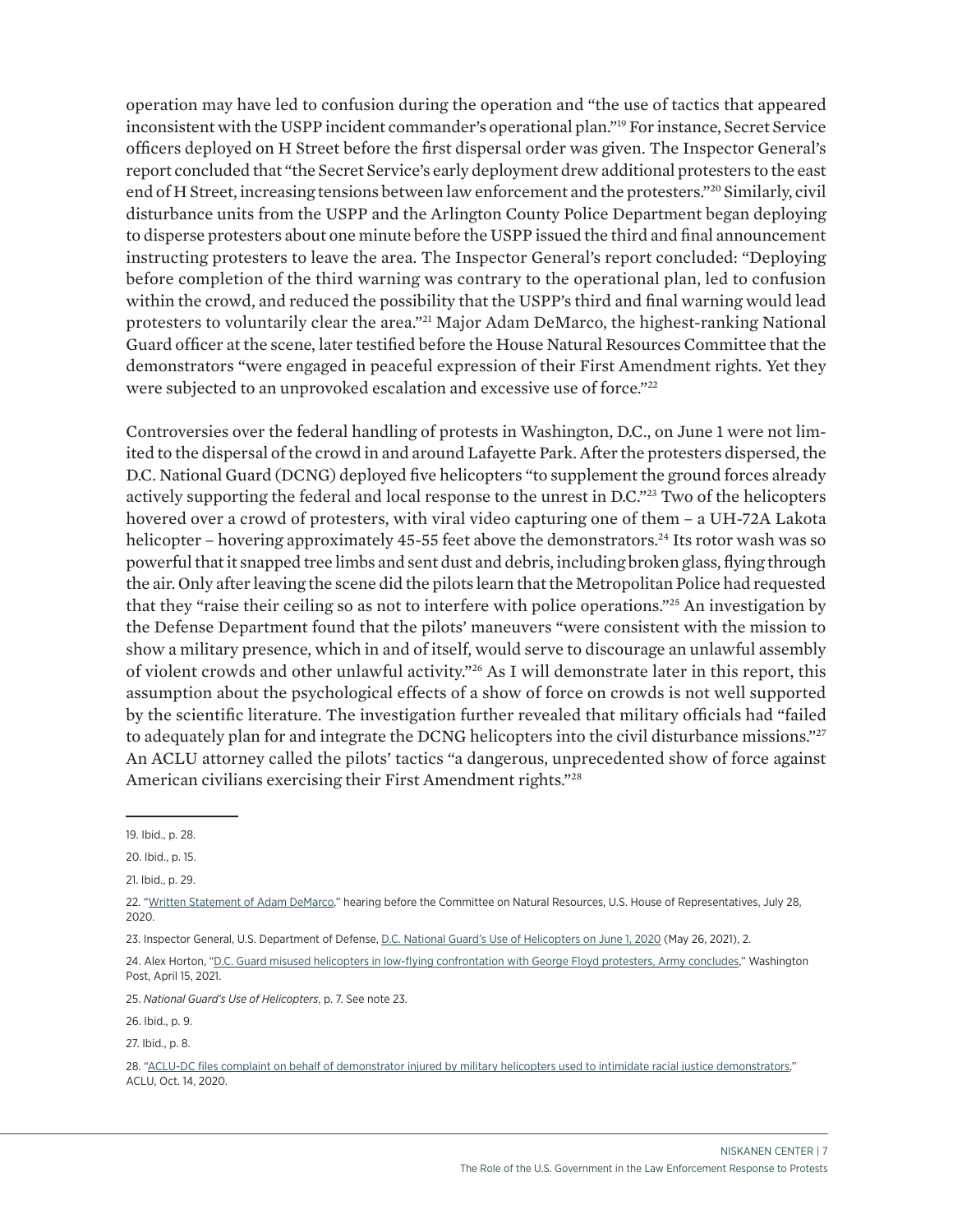The protests, riots, and insurrection activity that occurred in Washington, D.C., on January 6, 2021, raised further questions about the capacity of federal law enforcement authorities to handle crowd events effectively, particularly those involving high levels of violence. During these events, rioters overwhelmed police cordons and breached the U.S. Capitol. More than 2,000 rioters stormed the Capitol, disrupting a Joint Session of Congress, forcing legislators to evacuate, and delaying the certification of the 2020 presidential election. During the siege, 140 police officers were physically injured and at least four people died.<sup>29</sup> By December 31, 2022, 725 people had been arrested for their role in the violence.<sup>30</sup> While most critiques of law enforcement responses to civil disturbances allege that police *over-respond* by using excessive force and making poor-quality arrests, the Capitol insurrection represented a dramatic *under-response* by federal authorities from multiple agencies.<sup>31</sup> An investigation by the U.S. Senate attributed the breach to a variety of intelligence and operational failures involving the FBI, DHS, the U.S. Capitol Police, the Capitol Police Board, and the Department of Defense. The investigation further revealed that the U.S. Capitol Police lacked sufficient training or equipment for handling civil disturbances.<sup>32</sup>

Washington, D.C., is not the only city where federal law enforcement agencies have responded to recent protests. In the summer of 2020, federal agencies also responded to protests in Portland, Oregon, and several other U.S. cities. On June 26, 2020, President Trump issued an executive order excoriating state and local public officials for allegedly abandoning their law enforcement responsibilities in responding to recent racial justice protests. The executive order authorized federal law enforcement agencies "to assist with the protection of federal monuments, memorials, statues, or property."33 On that same day, the Federal Protective Service established an operational plan entitled Operation Diligent Valor to help protect federal property in the Pacific Northwest, including Portland. As part of this plan, federal law enforcement officers from four different DHS agencies (the Federal Protective Service, Customs and Border Protection, Immigration and Customs Enforcement, and the U.S. Secret Service) were deployed to Portland starting on July 4, 2020. By August 31, 2020, 755 DHS officers had been deployed to Portland, in addition to officers from other federal agencies.34

News reports and viral videos about the unprofessional behavior of federal officers in Portland began to surface soon after. For instance, multiple reports emerged about federal officers operating incognito, not wearing name tags or identification numbers, and in some cases not even wearing agency identifiers.<sup>35</sup> Refusing to wear individual identifiers is a well-known method used by

33. Executive Order 13933, ["Protecting American Monuments, Memorials, and Statues and Combating Recent Criminal Violence](https://www.federalregister.gov/documents/2020/07/02/2020-14509/protecting-american-monuments-memorials-and-statues-and-combating-recent-criminal-violence)," June 26, 2020.

34. Office of Inspector General, Department of Homeland Security, [report on federal law enforcement in Portland](https://www.oig.dhs.gov/sites/default/files/assets/2021-04/OIG-21-31-Mar21.pdf), April 16, 2021.

35. Josh Campbell, ["Defense bill would stop unidentified federal forces from patrolling American streets,](https://www.cnn.com/2020/12/04/politics/bill-federal-forces-badges/index.html)" CNN, Dec. 4, 2020; Adam K. Raymond & Chas Danner, "[Unidentified federal agents are detaining protesters in Portland](https://nymag.com/intelligencer/2020/07/unidentified-federal-agents-detaining-protesters-in-portland.html)," New York Magazine, July 17, 2020.

<sup>29.</sup> This includes only the four people who died *during* the event: Ashli Babbitt (shot by police), Rosanne Boyland (drug overdose), Kevin Greeson (natural causes), and Benjamin Phillips (natural causes). This list does not include others who were present during the event but who died later due to causes associated with the event.

<sup>30.</sup> Keith L. Alexander, ["Prosecutors break down charges, convictions for 725 arrested so far in Jan. 6 attack on U.S. Capitol,](https://www.washingtonpost.com/politics/2021/12/31/capitol-deadly-attack-insurrection-arrested-convicted)" Washington Post, Jan. 12, 2020.

<sup>31.</sup> Edward R. Maguire, "Policing the 2021 U.S. Capitol insurrection," *Routledge Handbook of Policing Within a Crisis*, eds. G. Cordner, G. & M. Wright (Routledge, in press).

<sup>32.</sup> Committee on Homeland Security and Government Affairs, Committee on Rules and Administration, "Examining the U.S. Capitol Attack: [a Review of the Security, Planning, and Response Failures on January 6](https://www.rules.senate.gov/imo/media/doc/Jan%206%20HSGAC%20Rules%20Report.pdf)" (U.S. Senate, n.d.).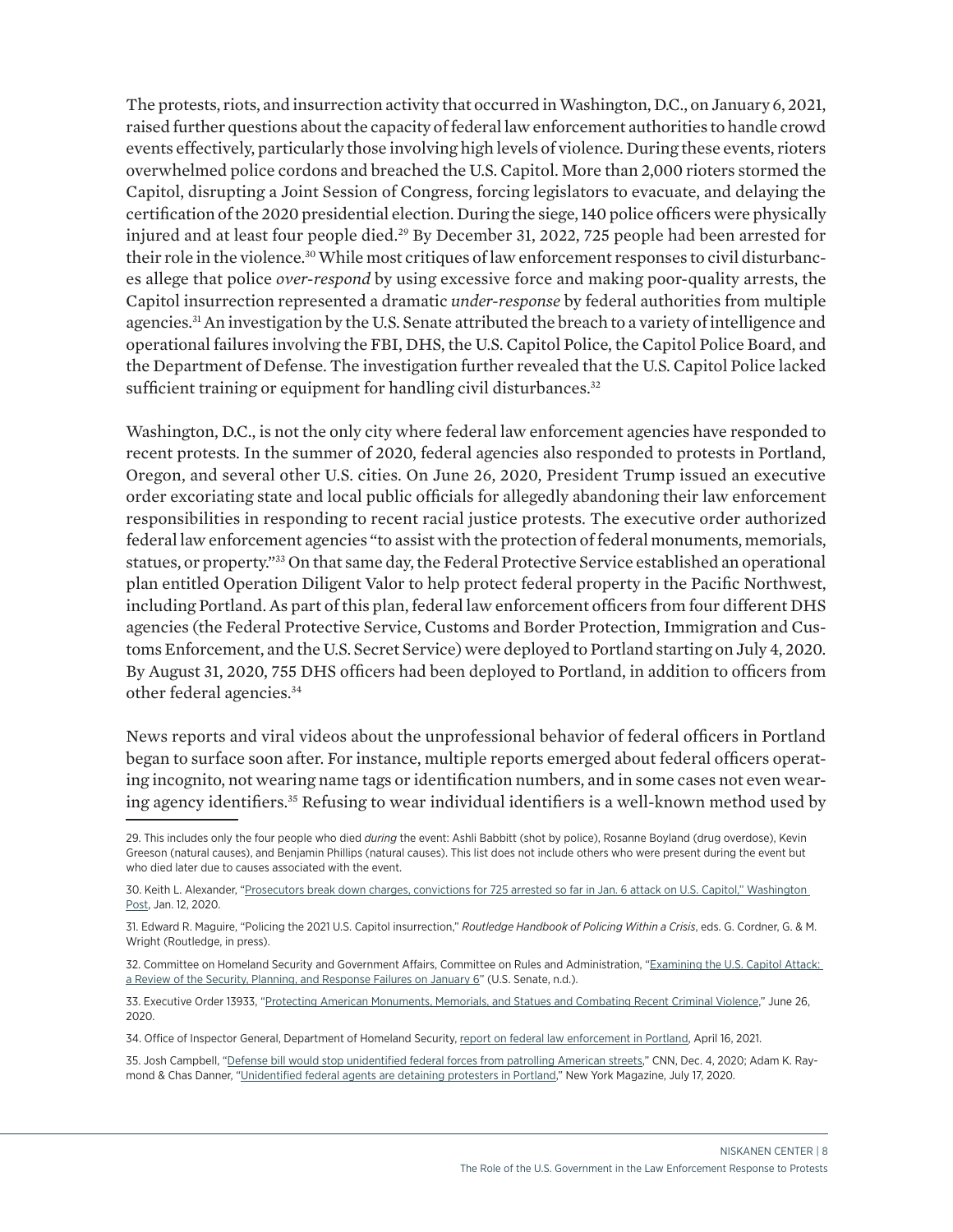police officers to escape accountability for their actions. All law enforcement agencies should have policies designed to ensure that officers do not engage in this practice. There are credible reasons for police officers not to wear their names on their uniforms during crowd events, but in such instances, officers should be assigned unique numeric or alphanumeric codes to display visibly on their uniforms and helmets. Refusing to wear agency identifiers is much less common and serves as an unambiguous sign of a management failure in the agencies that allowed this to occur. Multiple reports also emerged about unidentified federal law enforcement officers driving around Portland in unmarked vehicles, seizing and detaining people, in some cases without making arrests or filing reports.<sup>36</sup> These detainments raised serious concerns about whether federal agents were violating people's civil rights.<sup>37</sup>

News reports and videos featuring federal officers using excessive force against protesters, journalists, legal observers, and medics also began to surface. For instance, on July 12, federal officers shot a 26-year old protester named Donavan LaBella in the head with a less-lethal impact munition, fracturing bones in his face and skull and causing a traumatic brain injury.<sup>38</sup> It is well known that kinetic impact munitions can cause death or serious injury when fired at the head, which is why police are trained to fire these rounds at less vulnerable areas of the body.<sup>39</sup> On July 18, a viral video showed U.S. Navy veteran Christopher David approaching federal officers to ask them "why they were not honoring their oath to support the Constitution." In response, officers began pepper-spraying him and beating him with a baton, fracturing his hand.40 A study conducted by Physicians for Human Rights revealed a perception among protest medics and EMTs that there was an increase in injuries, including head injuries, once the federal law enforcement officers arrived in Portland.<sup>41</sup>

The State of Oregon and the City of Portland responded swiftly to the federal government's activities. On July 17, Oregon Attorney General Ellen Rosenblum filed a federal lawsuit against the federal law enforcement agencies and officers working in Portland. The lawsuit alleged that unknown federal law enforcement officers ("John Does 1-10") "have been using unmarked vehicles to drive around downtown Portland, detain protesters, and place them into the officers' unmarked vehicles, removing them from public without either arresting them or stating the basis for an arrest…" Moreover, because some federal officers were not wearing individual or agency identifiers, the lawsuit noted that when people walking through the streets of Portland are "confronted by anonymous men in military-type fatigues and ordered into an unmarked van," they can reasonably assume that they are being kidnapped and that they are the victim of a crime.42 On July 22, the Portland City Council passed a unanimous resolution banning the Portland Police from assisting

<sup>36.</sup> Jonathan Levinson & Conrad Wilson, "[Federal Law Enforcement Use Unmarked Vehicles to Grab Protesters Off Portland Streets](https://www.opb.org/news/article/federal-law-enforcement-unmarked-vehicles-portland-protesters/)," Oregon Public Broadcasting, July 16, 2020.

<sup>37.</sup>ACLU of Oregon, ["ACLU of Oregon Denounces Unlawful Actions of Militarized Federal Agents in Portland,"](https://www.aclu-or.org/en/press-releases/aclu-oregon-denounces-unlawful-actions-militarized-federal-agents-portland) ACLU of Oregon, July 16, 2020.

<sup>38.</sup> Levinson and Wilson, ["Grab Protesters Off Portland Streets](https://www.opb.org/news/article/federal-officers-portland-protester-shot-less-lethal-munitions)."

<sup>39.</sup> Rohini J. Haar et al., "Death, injury and disability from kinetic impact projectiles in crowd-control settings: a systematic review," *BMJ Open* 7, no. 12, (2017).

<sup>40.</sup> Christopher David, "[Why aren't feds protecting civil rights? We'll find out in court,](https://www.usatoday.com/story/opinion/2020/08/26/aclu-christopher-david-sue-federal-agents-dhs-beating-column/5634066002)" USA Today, Aug. 27, 2020.

<sup>41.</sup> Kathryn Hampton, Michele Heisler, et al., "Now they seem to just want to hurt us", Physicians for Human Rights, October 2020.

<sup>42.</sup> *Rosenblum v. John Does 1-10 et al*., no 3:20-cv-01161-HZ (D. Or. 2020).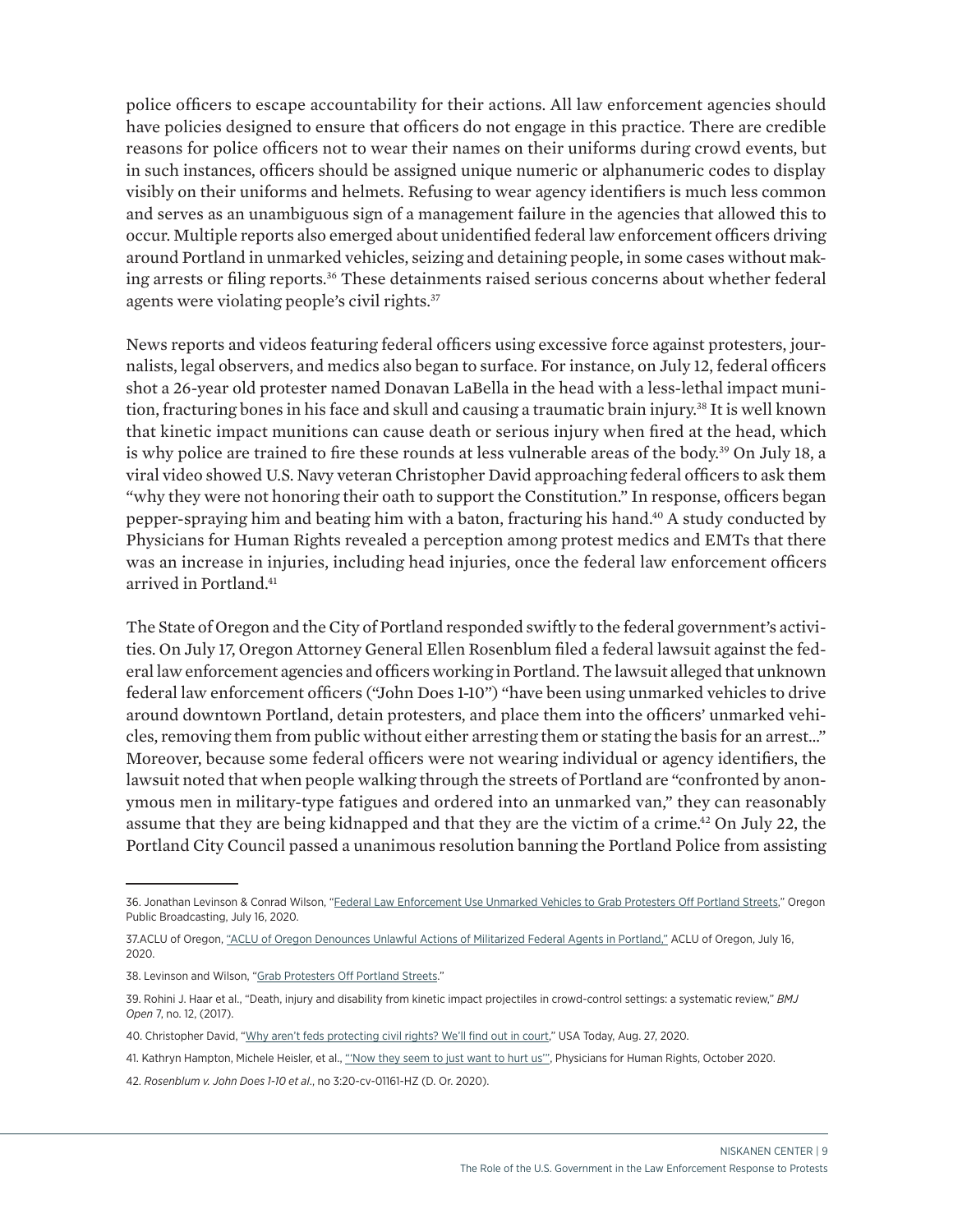or receiving assistance from federal law enforcement officers engaged in crowd control operations in Portland. City Commissioner Chloe Eudaly said she brought the resolution forward because the city of Portland was "enduring a violent federal paramilitary operation."43

People harmed by the federal government's actions in Portland – including protesters, journalists, medics, and legal observers – also quickly filed civil suits alleging constitutional violations. On July 23, a federal judge issued a temporary restraining order enjoining the Department of Homeland Security and the U.S. Marshals Service from "arresting, threatening to arrest, or using physical force" against protesters and legal observers unless they had committed a crime. Furthermore, the judge exempted journalists and legal observers from the need to disperse when law enforcement officials issue an order to disperse. The judge also enjoined these federal agencies from seizing equipment used by journalists and legal observers, such as cameras and press passes.<sup>44</sup> On August 20, the same judge issued a preliminary injunction containing these same provisions, but adding a requirement that the defendants find a way to place "unique identifying markings (using numbers and/or letters) on the uniforms and/or helmets" of uniformed DHS law enforcement officers deployed to Portland.45

A group of journalists filed a federal class-action lawsuit against federal and local law enforcement agencies, including the U.S. Marshals Service, the Department of Homeland Security, and the City of Portland, due to alleged civil rights violations against journalists working at the protests. The district court issued a preliminary injunction against the city and the federal defendants, who then appealed the decision. A panel of judges from the U.S. Court of Appeals for the  $9<sup>th</sup>$  Circuit denied the appeal. The appeals court noted in its order: "it appears undisputed that the intensity of the protests escalated" after the federal law enforcement agents arrived in Portland.46 The panel noted that "many victims had been standing on public streets, sidewalks, and parks, well away from protestors, and were not engaged in unlawful activity when they were shot, tear gassed, shoved, or pepper sprayed by the Federal Defendants."47 Finally, because the district court's findings included "so many instances in which plaintiffs were standing nowhere near protesters while photographing and observing the Federal Defendants' actions, they provide exceptionally strong evidentiary support for the district court's finding that some of the Federal Defendants were motivated to target journalists in retaliation for plaintiffs' exercise of their First Amendment rights."<sup>48</sup>

Several external assessments also documented shortcomings in the federal law enforcement response to the protests in Portland. A report by the DHS Office of the Inspector General concluded that DHS had the authority to deploy federal law enforcement officers to Portland. However, the report noted that DHS agencies were not properly prepared to perform the functions assigned to them in Portland. More specifically, "not all officers completed required training; had the necessary equipment; and used consistent uniforms, devices, and operational tactics when

47. Ibid.

48. Ibid.

<sup>43.</sup> Alex Zielinski, ["City Council Votes to End Portland Police Cooperation with Federal Officers"](https://www.portlandmercury.com/blogtown/2020/07/22/28665642/city-council-votes-to-end-portland-police-cooperation-with-federal-officers), Portland Mercury, July 22, 2022.

<sup>44.</sup> [Index Newspapers LLC v. City of Portland,](https://aclu-or.org/sites/default/files/field_documents/aclu_tro_against_federal_defendants.pdf) no. 3:20-cv-1035-SI (D. Or. 2020).

<sup>45.</sup> Ibid.

<sup>46.</sup> [Index Newspapers LLC v. United States Marshals et al.,](https://cdn.ca9.uscourts.gov/datastore/opinions/2020/10/09/20-35739.pdf) no. 20-35739 (9th Cir. 2020).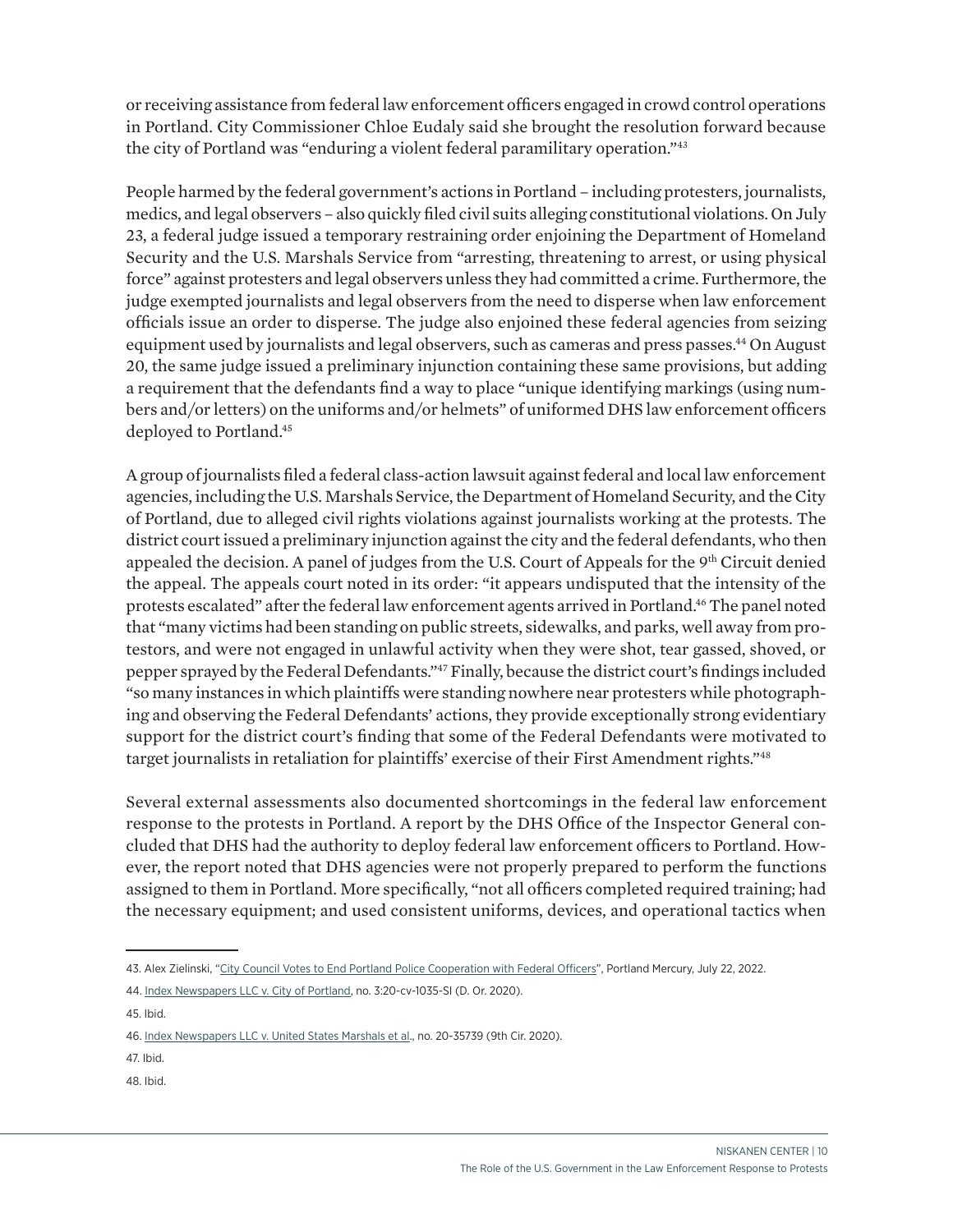responding to the events in Portland."49 The report also concluded that "without the necessary policies, processes, training, and equipment, DHS will continue to face challenges securing federal facilities, particularly high-risk facilities, during periods of civil disturbance. Further, limited planning and preparedness could result in injury, death, and risk of liability."50 A report on the law enforcement response to the Portland protests by Physicians for Human Rights encouraged the U.S. Congress to "hold formal hearings to investigate excessive use of force by federal law enforcement officials." The report also recommended that Congress adopt legislation requiring federal law enforcement officers to "use de-escalation techniques prior to use of force, to wear body cameras and use dashboard cameras, and to clearly identify their agencies and names."51 A report from the U.S. General Accounting Office revealed that four of the federal law enforcement agencies that deployed uniformed personnel to the protests and riots in Portland had insufficient policies on the reporting and review of less-lethal force. The report also noted that the Federal Protective Service, which led the federal response to protests and riots in Portland, did not institute a policy on public-order policing until June 2021, thirteen months after the protests began.<sup>52</sup>

## 3. Indirect federal involvement

In addition to its *direct* involvement in responding to protests, the federal government plays a variety of *indirect* roles in shaping the law enforcement response to protests in the United States. Perhaps the most important of these indirect roles is training law enforcement agencies at all levels of government on how to handle crowd events such as protests, riots, and civil disturbances. Training on crowd management and crowd control is offered by numerous federal agencies. Some of these agencies are responsible for providing training to external agencies. For instance, the Federal Emergency Management Agency (FEMA) provides training to law enforcement agencies at all levels of government, including federal, state, and local. The Federal Law Enforcement Training Centers (FLETC) provide training primarily to personnel from federal law enforcement agencies. Other federal agencies provide training to their own personnel on crowd management, crowd control, responding to civil disturbances, using less-lethal weapons, and related topics.53 Unfortunately, many federal law enforcement training materials are classified or are otherwise unavailable to the public. However, the materials that are available provide useful insights about how federal agencies train law enforcement officers to handle crowd events. Below I provide three examples from the Federal Emergency Management Agency, the Federal Protective Service, and the U.S. Army.

## Federal Emergency Management Agency

FEMA's Center for Domestic Preparedness provides training for state and local law enforcement agencies on mobile field force operations. Mobile field forces are rapid response teams that are

<sup>49.</sup> Report on federal law enforcement in Portland. See note 34.

<sup>50.</sup> Ibid., p. 15.

<sup>51.</sup> Physicians for Human Rights, ["Now They Seem to just Want to Hurt Us.](https://phr.org/wp-content/uploads/2020/09/PHR_Now-they-seem-to-just-want-to-hurt-us_ExecutiveSummary.pdf)"

<sup>52.</sup> United States Government Accountability Office, ["Law Enforcement: Federal Agencies Should Improve Reporting and Review of Less](https://www.gao.gov/assets/gao-22-104470.pdf)  [Lethal Force",](https://www.gao.gov/assets/gao-22-104470.pdf) December 2021.

<sup>53.</sup> Ibid.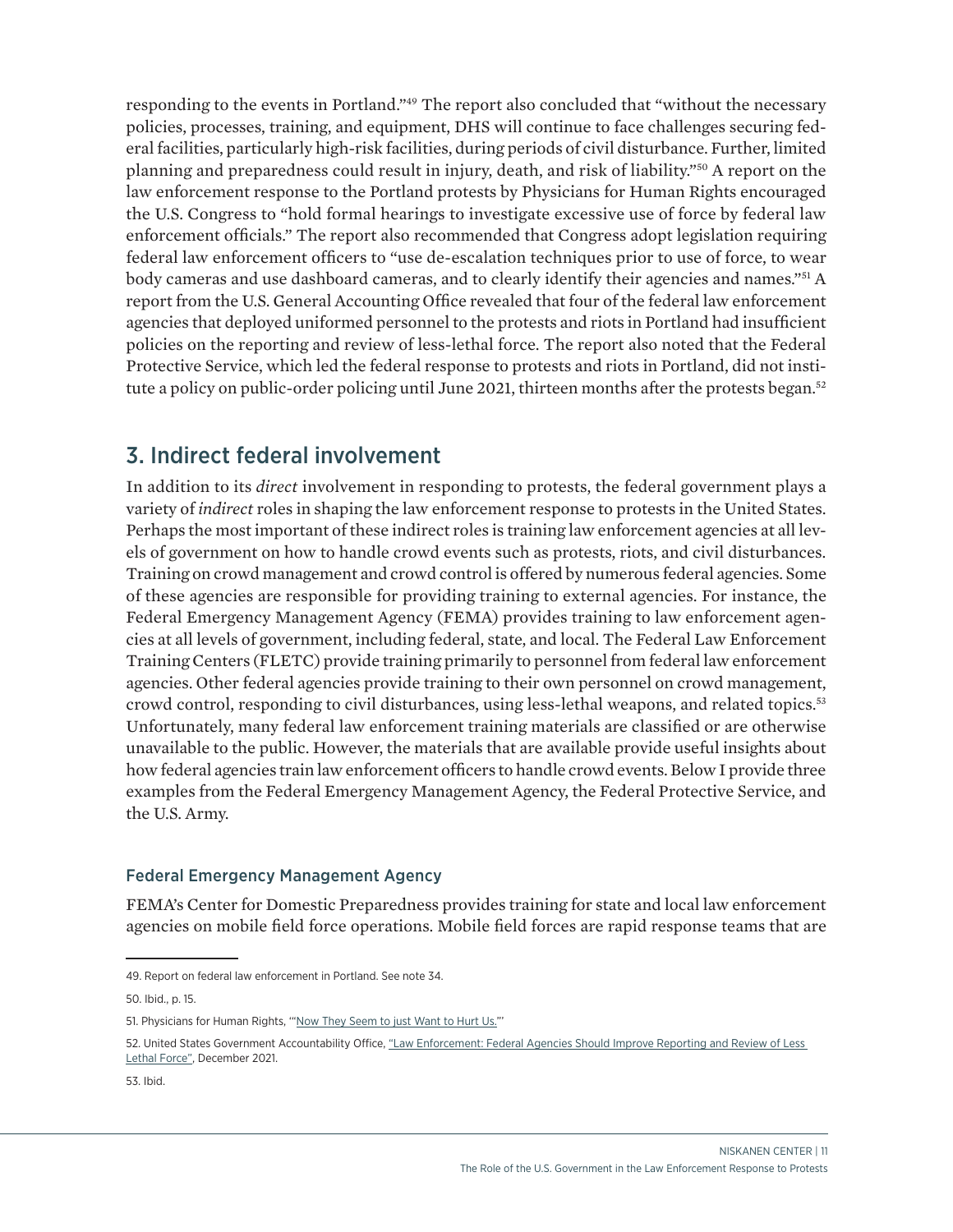trained to respond to civil disturbances. FEMA's *Field Force Operations Student Guide* is intended to "provide students the knowledge and skills required to manage and control crowds and demonstrations." Module 6 of the *Student Guide* provides "a description of crowd dynamics based on leading theories of crowd psychology and recent analysis of protest groups."54 Unfortunately, this material is based on outdated and inaccurate theories of crowd psychology and behavior. For example, the document states that crowds share a "homogeneity of mental state."55 However, decades of research evidence have shown that crowds are typically heterogeneous. Moreover, it is well known in crowd psychology that when police use tactics that treat crowds as if they are homogeneous, they often end up setting in motion a self-fulfilling prophecy in which moderate protesters begin to align with those who embrace more radical protest tactics. Thus, police actions can inadvertently increase tensions and instigate conflict and violence by leading crowds to unify in opposition to the police.<sup>56</sup>

Similarly, the document states that "mob actions and ideas are like a contagious disease" that can spread rapidly throughout the crowd.57 This social contagion perspective on crowds was popularized by French scholar Gustave Le Bon in his

**Although the idea of social contagion effects in crowds remains popular among police, it has been thoroughly and convincingly debunked over more than five decades of crowd psychology research. Moreover, it serves as the conceptual foundation for the use of policing tactics that often backfire by escalating conflict and violence.**

1896 book entitled *The Crowd: A Study of the Popular Mind*. 58 Although the idea of social contagion effects in crowds remains popular among police, it has been thoroughly and convincingly debunked over more than five decades of crowd psychology research. Moreover, it serves as the conceptual foundation for the use of policing tactics that often backfire by escalating conflict and violence.59 The document fails to address mounting research evidence from the study of crowd psychology and behavior on the dynamic and reciprocal nature of conflict between crowds and police. This research evidence suggests that both groups often engage, whether purposefully or inadvertently, in behaviors that tend to escalate conflict. The absence of this material is not a minor academic quibble. The crowd control tactics taught in this course are based on a profound misunderstanding of crowd psychology and behavior and in many circumstances will increase the likelihood of conflict and violence rather than reducing it.

<sup>54.</sup> Center for Domestic Preparedness, Federal Emergency Management Agency, Field force operations: Student guide, 2017.

<sup>55.</sup> Ibid., p. 109.

<sup>56.</sup> Edward R. Maguire & Megan Oakley, [Policing Protests – Lessons from the Occupy Movement, Ferguson, and Beyond: A Guide for Police](https://www.hfg.org/hfg_reports/policing-protests-lessons-from-the-occupy-movement-ferguson-and-beyond/) (Harry Frank Guggenheim Foundation, January 2020).

<sup>57.</sup> *Field Force Operations*, p. 109. See note 54.

<sup>58.</sup> Gustave Le Bon, *The Crowd: A Study of the Popular Mind* (T. Fisher Ulwin, 1896).

<sup>59.</sup> Edward R. Maguire et al., "Improve the policing of crowds," in Transforming the Police: *Thirteen Key Reforms* Charles M. Katz & Maguire, eds. (Waveland Press, 2020), 235-248; Fergus G. Neville and Stephen D. Reicher, "Crowds, social identities, and the shaping of everyday social relations," in Christopher J. Hewer and Evanthia Lyons, *Political Psychology: A Social Psychological Approach* (Wiley, 2018), 231-252; Stephen Reicher et al., "An integrated approach to crowd psychology and public order policing," *Policing: An International Journal* 27, no. 4 (2004), 558-572; Clifford Stott and John Drury, "Contemporary understanding of riots: Classical crowd psychology, ideology and the social identity approach," *Public Understanding of Science*, 26, no. 1 (2017) 2-14.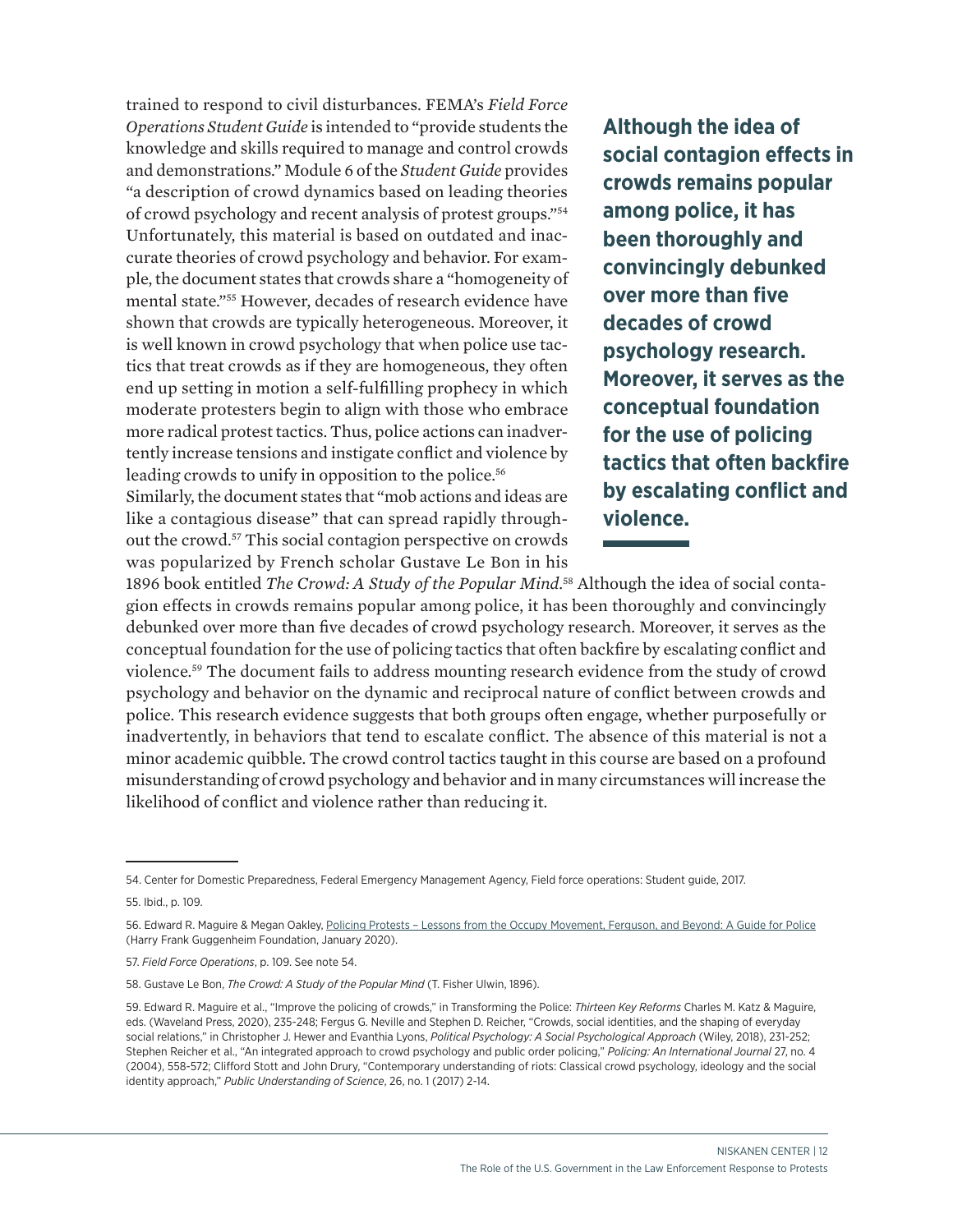#### Federal Protective Service

The Federal Protective Service (FPS) guards facilities owned by the Government Services Administration (GSA), "providing law enforcement and security for more than a million federal workers and visitors at over 8,300 buildings nationwide."60 Chapter 13 of its *Security Guard Information Manual* covers types of civil disturbances, the impact of civil disturbances, demonstrations, and FPS response procedures for these events. It is unclear where the document's coverage of different types of crowds comes from, but it has no basis in science. Like the FEMA *Student Guide*, it contains echoes of social contagion theories, noting that a crowd can transform into a mob when its members become excited, "lose respect for law and order, and follow its leaders into mass lawlessness."61 This transition from a crowd into a mob occurs when the crowd "has been inflamed by agitators appealing to emotion rather than reason."<sup>62</sup> Based on the idea that "agitators" can transform a peaceful crowd into an unruly mob, the FPS recommends "removing or isolating individuals involved in the incident before the crowd can unite" and "removing or isolating" the crowd's leaders.63 Many of these same points appear in the FPS' *National Protective Security Officer Training Program Student Guide*. 64 The document further instructs officers to avoid contact with demonstrators. This is the opposite of the dialogue-based approaches that have been found most effective in reducing conflict and violence during crowd events.<sup>65</sup> Unfortunately, virtually all the material on crowd psychology and behavior in both documents is inconsistent with the available research evidence on these phenomena. This inaccurate understanding of crowd dynamics can lead to the use of security and law enforcement procedures that are more likely to escalate conflict and violence than to reduce it.

### U.S. Army

Although the Army is not a law enforcement agency, the Army National Guard provides support to domestic law enforcement agencies during civil disturbance operations. The U.S. Army field manual on "Civil Disturbances" is intended to provide guidance for "Army commanders and staff elements at all echelons who are tasked with planning and directing civil disturbance missions" inside and outside of the continental United States.<sup>66</sup> The field manual is internally contradictory in the sense that it contains certain material that is consistent with research evidence on crowd psychology and behavior and other material that is entirely inconsistent with this same evidence. For instance, it states (accurately) that "inciting a crowd to violence or a greater intensity of violence by using severe enforcement tactics must be avoided."67 Similarly, it acknowledges that if

67. Ibid., 1.

<sup>60.</sup> Federal Protective Service, *Security Guard Information Manual: Secure Facilities, Safe Occupants* (2008), 1.

<sup>61.</sup> Ibid., 61.

<sup>62.</sup> Ibid., 62.

<sup>63.</sup> Ibid., 62.

<sup>64.</sup> Federal Protective Service, *National Protective Security Officer Training Program: Student Guide* (2018).

<sup>65.</sup> Hugo Gorringe et al., "Dialogue Police, Decision Making, and The Management of Public Order During Protest Crowd Events," *Journal of Investigative Psychology and Offender Profiling* 9, no. 2 (2012), p. 111-125; Clifford Stott et al., "Advances in Liaison Based Public Order Policing in England: Human Rights and Negotiating the Management of Protest?" *Policing: A Journal of Policy and Practice* 7, no. 2 (2013), p. 212-226.

<sup>66.</sup> Department of the Army, [Civil Disturbances](https://armypubs.army.mil/epubs/DR_pubs/DR_a/pdf/web/atp3_39x33.pdf), (April 2014), v.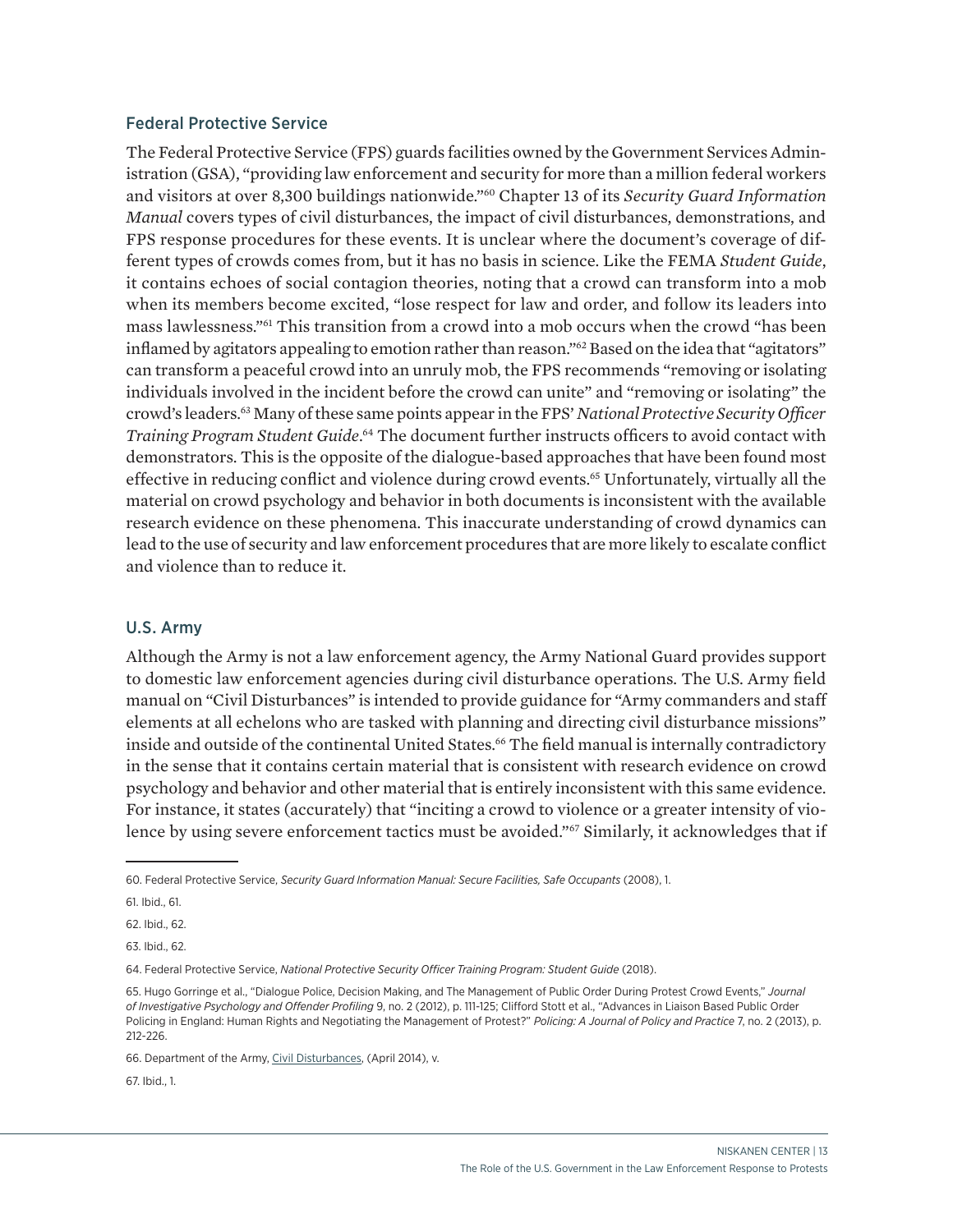the response is perceived as excessive or overly forceful, an "escalation of hostilities or violence" may result.68 The manual wisely advises troops engaged in civil disturbance operations to position forces out of sight of the crowd and "to persuade the crowd to quietly disperse by talking with the leaders." All of these are important points that are consistent with contemporary research evidence and that should inform how law enforcement and military personnel respond to crowd events. The manual also notes that "crowds are made of many entities, and all participants are not the same."69 This, too, is an important insight that is consistent with the research evidence. Conceptualizing crowds as homogeneous (e.g., referring to them as a "mob") conceals the diversity of people who comprise crowds and fuels the use of generic crowd control tactics that are ineffective at best and counterproductive or abusive at worst.70

**Conceptualizing crowds as homogeneous (e.g., referring to them as a "mob") conceals the diversity of people who comprise crowds and fuels the use of generic crowd control tactics that are ineffective at best and counterproductive or abusive at worst.**

At the same time, the manual presents numerous outdated and inaccurate claims about crowd dynamics. For instance, it notes that emotional contagion "is the most dramatic psychological factor of crowd dynamics. It provides the crowd with a temporary bond of psychological unity. Lasting long enough, this unity can push a simple organized crowd into a mob. Normal law and authority are rejected en masse under these conditions, increasing the capacity for violence and panic to erupt."<sup>71</sup> As with the FPS manuals, the discussion of types of crowds (e.g., "agitated" and "moblike") as well as crowd tactics appears to be fabricated and is inconsistent with modern research evidence from the study of crowd psychology and behavior. The manual also recommends the use of military working dogs "as a method of deterring the crowd from approaching or engaging the formation."<sup>72</sup> It further notes that the presence of military working dogs is useful as "an intimidation measure" and that the presence of a dog "may produce a profound psychological effect on the crowd." 73 Finally, the manual recommends that when establishing a crowd-control formation, "for maximum effect on the crowd, have [the troops] form their formation decisively and professionally" and "exploit the psychological effects of a show of force."<sup>74</sup> In asserting the anticipated psychological effects of using dogs and crowd-control formations, the manual expresses a fundamental misunderstanding of crowd psychology and how crowds are likely to react to shows of force by law enforcement authorities.

- 72. Ibid., 2-7.
- 73. Ibid., 2-7.
- 74. Ibid., p. 2-8.

<sup>68.</sup> Ibid., 2-8.

<sup>69.</sup> Ibid., 1-3.

<sup>70.</sup> Maguire & Oakley, *Policing Protests*. See note 56.

<sup>71.</sup> Department of the Army, *Civil Disturbances*, 2014, p. 1-4. See note 66.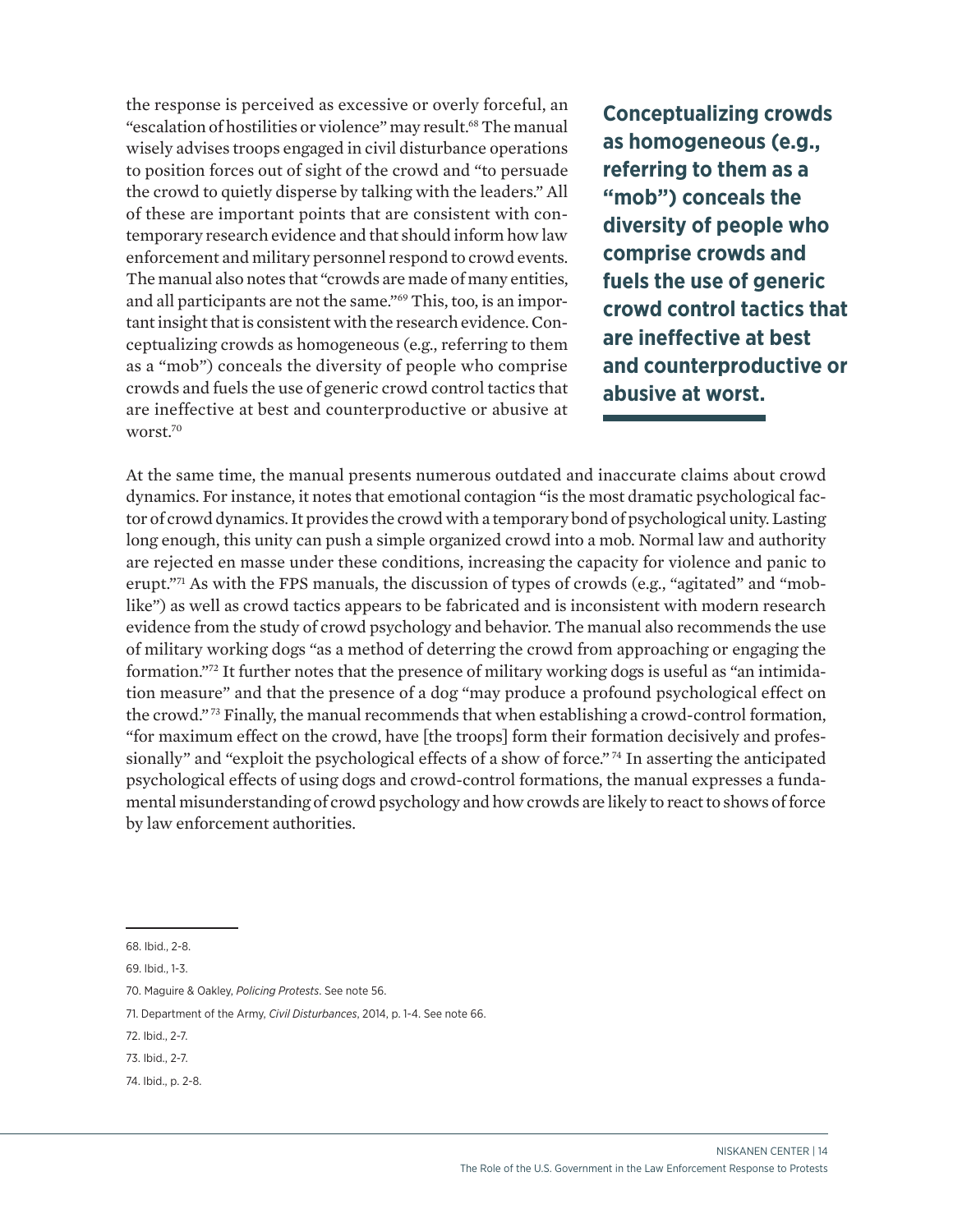## 4. Improving the federal government's role in handling protests

In the United States, protests are historically meaningful. From the Boston Tea Party to the women's suffrage movement to the Civil Rights Movement, protests have played an important role in promoting major social changes. The First Amendment serves as the bedrock of the right to protest, protecting people's rights to freedom of speech and peaceful assembly. Law enforcement officers at every level of government take oaths to support and defend the Constitution. However, as we learned during the Occupy movement in 2011 and 2012, the nationwide protests following the death of Michael Brown in Ferguson in 2014, and the nationwide protests following the death of George Floyd in 2020, they often violate this oath when responding to protests by using exces-

sive force, arresting people who have not committed a crime, or engaging in other unprofessional and unethical practices. Widespread constitutional violations occurred when police *over-responded* to protests during these three social movements, thereby undermining public perceptions of police and feeding into the ongoing legitimacy crisis that police continue to face today.

At the same time, there are moments – such as the 2017 Unite the Right rally in Charlottesville and the January 6, 2021 Capitol riots – where police *under-respond* to protests and riots.75 The tendency among the law enforcement groups involved in these events to respond differently based on the political sympathies of a crowd raises disturbing questions about the

**Law enforcement leaders need to monitor their responses to protests carefully to ensure that their decisions are contentneutral and are not influenced by the political affiliations of protesters.**

possibility of ideological or partisan bias in law enforcement and further contributes to the police legitimacy crisis in the United States.<sup>76</sup> Law enforcement leaders need to monitor their responses to protests carefully to ensure that their decisions are content-neutral and are not influenced by the political affiliations of protesters.

How law enforcement officers conceptualize crowds and crowd dynamics is vital because these understandings shape their responses to crowd events. The materials I reviewed earlier make it clear that at least some federal law enforcement and military training and doctrine on crowd control, crowd management, and civil disturbances is premised on inaccurate assumptions about crowd dynamics. These assumptions ignore a large body of research evidence on crowd psychology and behavior and are inconsistent with important findings from that research. For instance, although research in many contexts has found that crowds tend to be heterogeneous, consisting of people with a variety of social identities, federal training is replete with references to "the crowd" and "the mob" as if it is a single homogeneous entity. This inaccurate perspective is dangerous

<sup>75.</sup> Edward R. Maguire, "Policing Rival Protests," *Rethinking and Reforming American Policing: Leadership Challenges and Future Opportunities*, Joseph A. Schafer & Richard W. Myers, eds. (2022), 289-310.

<sup>76.</sup> For research evidence on partisan disparities in law enforcement responses to protests, see Roudabeh Kishi et al., "A Year of Racial Justice Protests: Key Trends in Demonstrations Involving the BLM Movement," Armed Conflict Location & Event Data Project, May 2021; Heidi Reynolds-Stenson, "Protesting the police: Anti-police brutality claims as a predictor of police repression of protest", *Social Movement Studies* 17, no. 1 (2018), 48-63.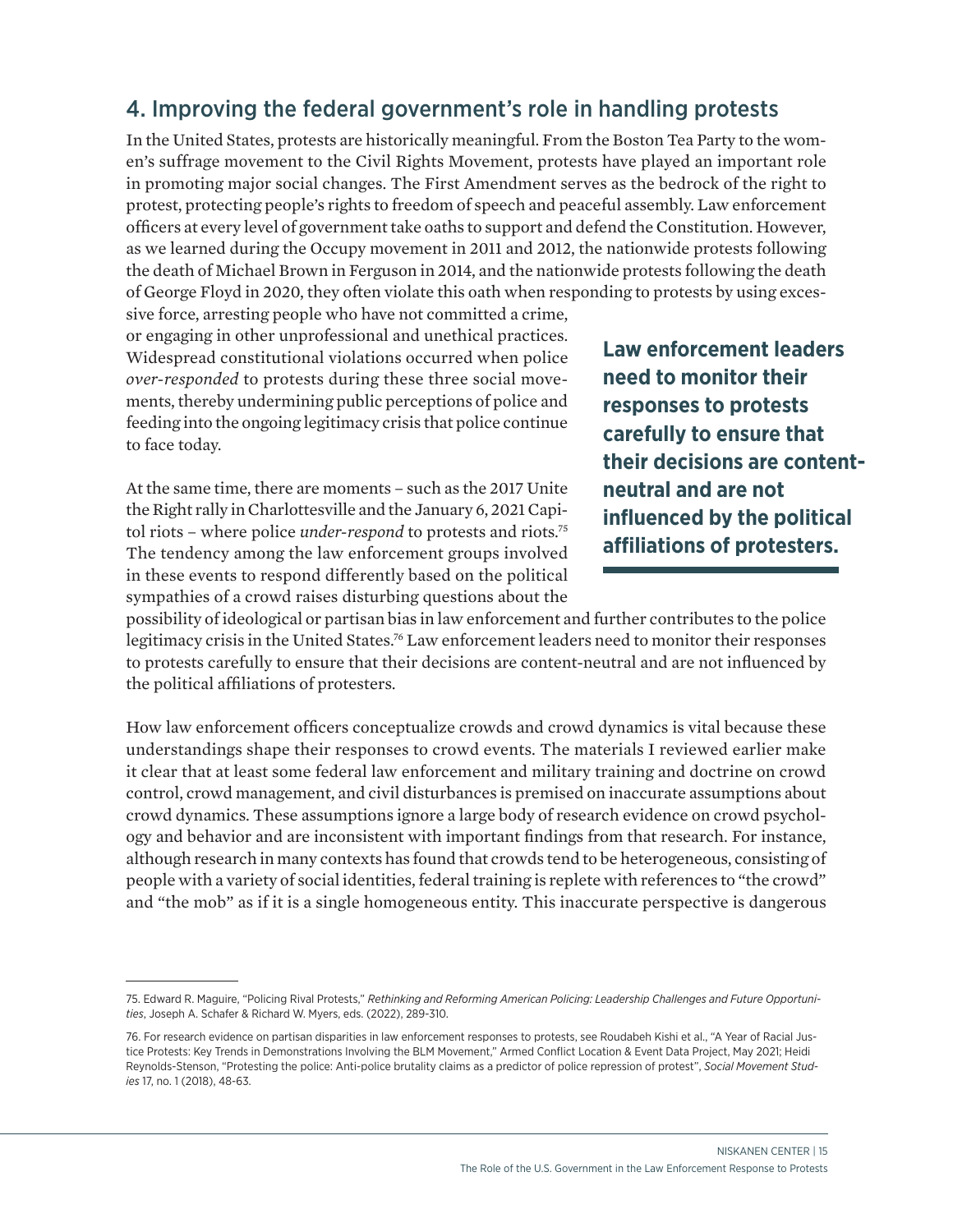because it fuels the use of undifferentiated crowd control tactics that often result in arresting or using force against people in crowds who have not committed any crime.<sup>77</sup>

Although people participating in a protest share certain perspectives, they tend to have widely varying social identities. Research shows that protesters have very different perspectives on the use of more extreme protest tactics such as property damage and interpersonal violence. Fortunately,

the proportion of people embracing the use of violence as a legitimate protest tactic tends to be small. For instance, research conducted during the Occupy movement found that about 10.9 percent of protesters in Washington, D.C., and 12.1 percent of protesters in New York City viewed it as somewhat or very reasonable to use severe forms of violence against police, such as throwing harmful objects or using a weapon.78 The most important factor influencing protesters' support for the use of violence against police officers was how the police had treated them and their peers during the movement. When people perceived the police as behaving in a procedurally unjust or overly forceful manner toward protesters, they were more likely to support the use of violence against the police.

Similarly, although theories about social contagion effects in crowds have been debunked for decades, they continue to play a prominent role in federal training materials. Once **When law enforcement officers embrace social contagion perspectives, they tend to focus on preemptively arresting "agitators" to shut down the contagion process. But preemptive arrests are likely to promote greater conflict and violence if they are perceived by the crowd to be arbitrary or unjust.**

again, this is not a minor point. When law enforcement officers embrace social contagion perspectives, they tend to focus on preemptively arresting "agitators" to shut down the contagion process. But preemptive arrests are likely to promote greater conflict and violence if they are perceived by the crowd to be arbitrary or unjust. If an individual's conduct clearly warrants an arrest (due to his or her participation in violent or destructive behavior), then law enforcement can rely on dialogue and de-escalation measures with crowd leaders to help calm the crowd during and after the arrest.<sup>79</sup> The goal is to avoid triggering a widespread sense of moral indignation about the behavior of the police because, under such circumstances, the crowd may then unite around a shared sense of opposition to the police.

Finally, the training materials I reviewed featured a profound misunderstanding of how crowds respond to law enforcement crowd control tactics. The assumption is that when law enforcement officers don riot gear, carry less-lethal weapons, and form skirmish lines or other formations, these tactics will produce a psychological effect on crowd members that leads them to disperse. The research evidence suggests that the opposite is often true. As noted by Chris Burbank, for-

<sup>77.</sup> Edward Maguire et al., "Attitudes Among Occupy D.C., Participants About the Use of Violence Against Police," . Policing and Society, 28, no. 5 (2018), 526-540; Edward Maguire et al., "Attitudes Towards the Use of Violence Against Police Among Occupy Wall Street Protesters," *Policing: A Journal of Policy and Practice* 14, no. 4 (2020), 883-899.

<sup>78.</sup> John Drury & Steve Reicher, "Collective psychological empowerment as a model of social change: Researching crowds and power," *Journal of Social Issues* 65, no. 4 (2009), 707-725; Maguire et al., "Policing of Crowds," 2020 (see note 59); Maguire & Oakley, *Policing Protests*  (see note 56); Reicher et al., "An integrated approach," 2004 (see note 59).

<sup>79.</sup> Maguire & Oakley (*Policing Protests*,76-81) provide a discussion of differentiated responses to crowd events. See note 56.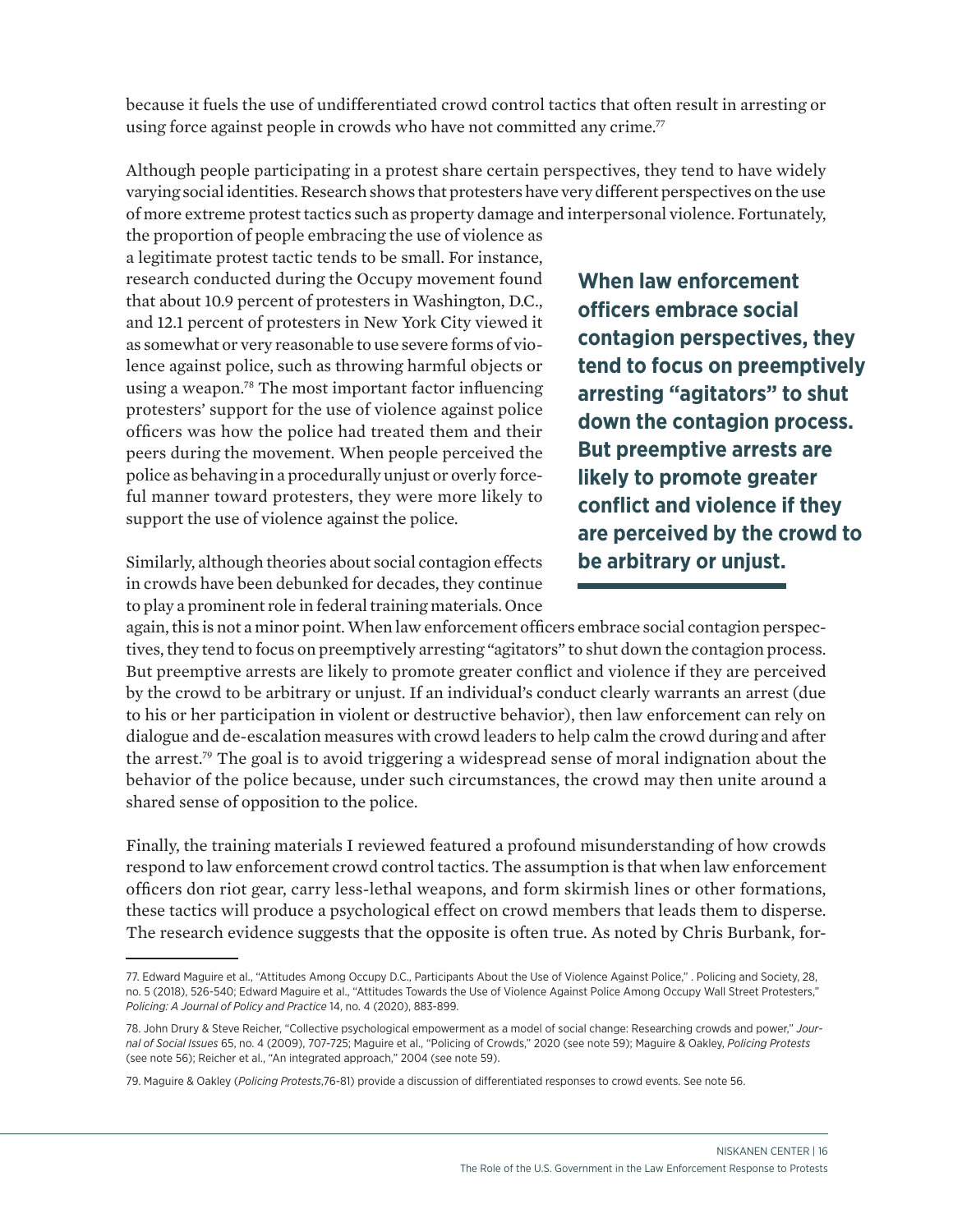mer chief of the Salt Lake City Police Department, "if you line up a bunch of police officers with riot gear and shields, you are telling protesters to 'go ahead and throw rocks and bottles at us.'"80 The Army's recommendation to use military working dogs as an intimidation measure during responses to civil disturbances is particularly alarming. The image of police dogs biting African-American protesters in Birmingham during the Civil Rights Movement is seared into the minds of many Americans and represents one of our nation's lowest moments. The Army manual is correct that the presence of a dog "may produce a profound psychological effect on the crowd." However, the manual's assumption about the nature of that psychological effect is based on a fundamental misunderstanding of crowd dynamics. Research evidence from crowd psychology suggests that the use of dogs would likely promote anger, hostility, and an increased probability of conflict and violence.

**If law enforcement officers treat crowd members in a manner that members perceive as hostile, unfair, or otherwise inappropriate, the crowd may unite around a shared sense of opposition to law enforcement. This basic insight about crowd dynamics is routinely ignored in the training, planning, and operations associated with the law enforcement response to protests at the federal, state, and local levels.**

.These misconceptions about crowd heterogeneity,

alleged social contagion, and the effect of shows of force all share a common risk: If law enforcement officers treat crowd members in a manner that members perceive as hostile, unfair, or otherwise inappropriate, the crowd may unite around a shared sense of opposition to law enforcement.<sup>81</sup> This basic insight about crowd dynamics is routinely ignored in the training, planning, and operations associated with the law enforcement response to protests at the federal, state, and local levels.

The content of these flawed training materials is consistent with the actual *behavior* of federal law enforcement officers during protests and riots in Washington, D.C., and Portland. In Washington, D.C., when certain law enforcement teams deployed prematurely in the absence of audible orders instructing the crowd to disperse, the officers encountered significant resistance and hostility from crowds. In Portland, the presence of the federal law enforcement agencies re-ignited protests that had been decreasing in size and intensity prior to their arrival. In both settings, federal law enforcement agencies relied on tactics that, from a crowd psychology perspective, were almost perfectly designed to increase tensions and promote greater conflict and violence. This is especially true when considering that the protests were focused, in part, on police violence. What was notably absent in both settings were the types of strategies that research has shown to be most effective, such as communication, dialogue, and de-escalation. The absence of these evidence-based approaches was compounded by numerous instances of federal officers abusing their authority and using levels of force that were dramatically out of proportion with the threat. All of this was further compounded by some officers seeking to avoid accountability for their actions by not wearing clear indicators of their individual identity and agency affiliation.

<sup>80.</sup> Maguire & Oakley, *Policing Protests*. See note 56.

<sup>81.</sup> Drury and Reicher, "Collective empowerment," 2009 (see note 78), Maguire et al., "Improve the policing of crowds," 2020, (see note 59); Maguire & Oakley, *Policing Protests*, (see note 56); Reicher et al., "An integrated approach," 2004 (see note 59).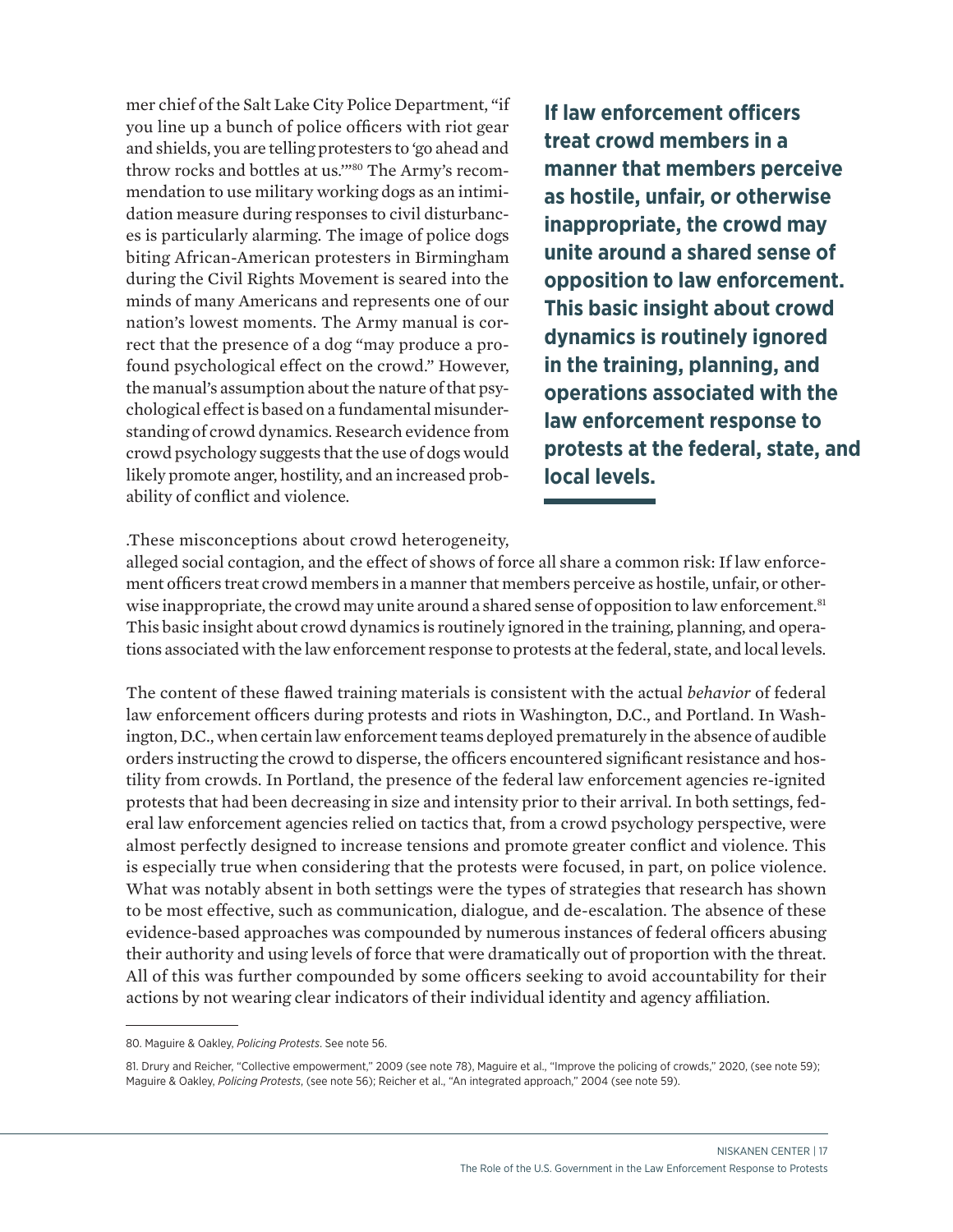A complete accounting of evidence-based methods for handling protests and other crowd events exceeds the scope of this report, but I will provide a few general lessons. First, police should rely heavily on intelligence to learn ahead of time about protests and riots that may be planned in their jurisdiction. They should then seek to communicate with protest organizers before the event to engage in dialogue and to gather details about who is planning to show up, what they are planning to do, and what they hope to achieve. On the day of the event, police should continue to engage in dialogue with protesters, behave in a content-neutral manner, and take steps to deescalate conflict whenever possible. When intelligence suggests that an event may become destructive or violent, police should always have additional assets available "behind the curtain" in case officers on the front lines encounter violent resistance. If some people are engaging in destructive or violent behavior, police should seek to arrest those individuals and not take enforcement action against the whole crowd if

**In both its training and its operations, the federal government has fallen short of its responsibility to serve as a model for the nation in the use of judicious, professional, evidencebased crowd management practices that honor the First Amendment. To remedy this problem, the federal government should conduct a comprehensive review of the relevant training and policies of every federal agency that engages in crowd control, crowd management, or responding to civil disturbances.** 

possible. If it becomes necessary to disperse the whole crowd, police should issue clearly audible warnings before taking enforcement action. They should also position officers (in plain clothes if necessary) at the back of the crowd to ensure that the warnings can be heard. If they are planning to make mass arrests or use less-lethal weapons, they should adopt the British concept of "no surprises" by informing people what is going to happen if they do not disperse. Once dispersal orders are issued, they need to give people sufficient time to follow their orders.

In both its training and its operations, the federal government has fallen short of its responsibility to serve as a model for the nation in the use of judicious, professional, evidence-based crowd management practices that honor the First Amendment. To remedy this problem, the federal government should conduct a comprehensive review of the relevant training and policies of every federal agency that engages in crowd control, crowd management, or responding to civil disturbances. That review should focus on the extent to which the training and policies are consistent with current research evidence and innovative police practices derived from that evidence. Certain law enforcement agencies (mostly outside the United States) have spent years working with researchers to test and evaluate their crowd management practices. The federal government can learn from the experiences of these agencies and make whatever adjustments are necessary in their own training and doctrine for handling crowd events. The federal government should also work with researchers to begin testing and evaluating changes to its training, policies, and operations. This will involve carrying out honest after-action reviews that seek to identify which approaches worked well and which ones require further adjustments. In following these steps, the federal government can take a leadership role in adopting, testing, refining, and modeling evidence-based practices for handling crowd events in the most judicious and effective manner.